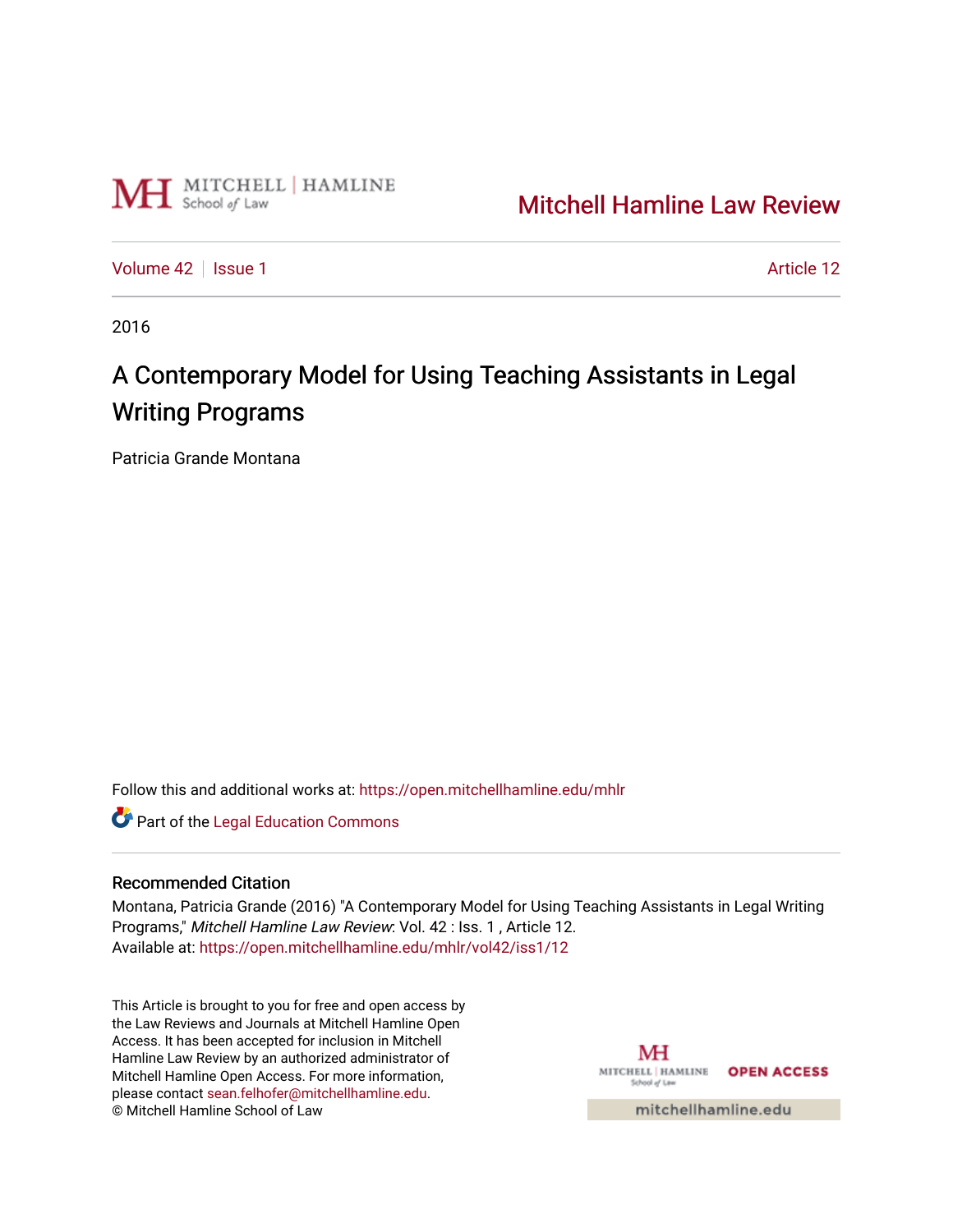## **A CONTEMPORARY MODEL FOR USING TEACHING ASSISTANTS IN LEGAL WRITING PROGRAMS**

Patricia Grande Montana†

| L              |                                                                |  |
|----------------|----------------------------------------------------------------|--|
| H.             | THE TRADITIONAL ROLE OF TEACHING ASSISTANTS IN                 |  |
|                |                                                                |  |
| III.           | ST. JOHN'S UNIVERSITY SCHOOL OF LAW'S USE OF                   |  |
|                |                                                                |  |
|                | An Example Use of Teaching Assistants  196<br>А.               |  |
|                | Benefits of Using Teaching Assistants in a Legal Writing<br>В. |  |
|                |                                                                |  |
|                |                                                                |  |
|                | 2. Benefits to Professors and the Law School 205               |  |
|                |                                                                |  |
|                | C. The Disadvantages of Using Teaching Assistants in a         |  |
|                |                                                                |  |
| IV.            | A MODEL FOR USING TEACHING ASSISTANTS 208                      |  |
| V.             |                                                                |  |
| VI             |                                                                |  |
| VII.           |                                                                |  |
| VIII           |                                                                |  |
| IX.            |                                                                |  |
| $\mathbf{X}$ . |                                                                |  |
| XI.            |                                                                |  |

## I. INTRODUCTION

As law schools downsize their faculty to offset falling student enrollment, faculty members will likely face greater teaching loads and increased pressure to produce graduates who can not only pass the bar, but are "practice ready."<sup>I</sup> Formative assessment, prompt

 <sup>†</sup> Professor of Legal Writing, Director of Street Law: Legal Education in the Community Program, St. John's University School of Law.

 <sup>1.</sup> For years now, the general consensus has been that law school graduates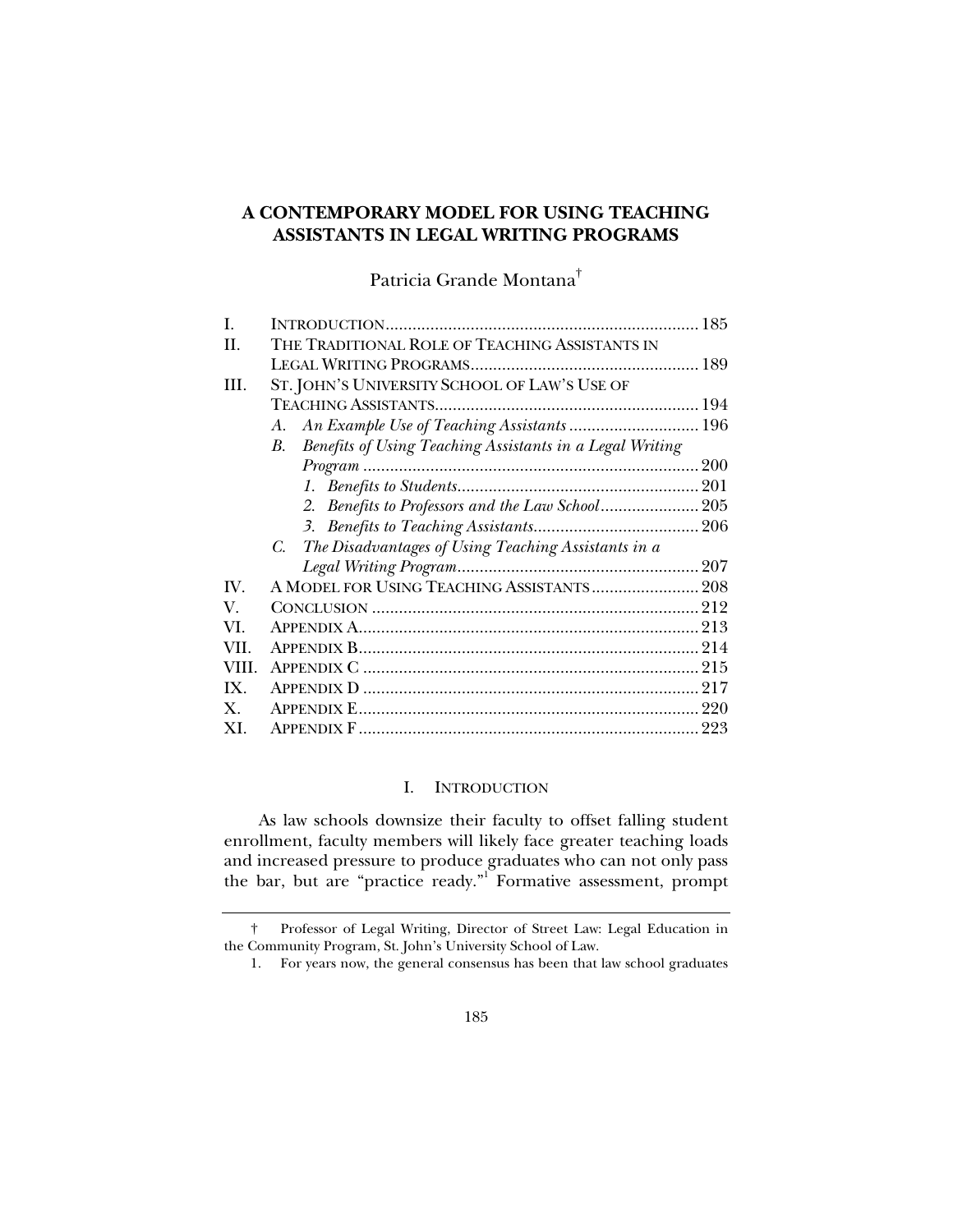and individualized feedback, mentoring, and one-on-one conferences are all integral to achieving those goals. $2$  As a consequence, faculty will need to rethink their approach to teaching so that they can meet these new expectations. This is particularly true in legal writing courses, where students are researching and writing throughout the year, and the demand for practice writing opportunities and feedback is high. Teaching assistants are an underutilized resource available at most law schools that could greatly assist legal writing faculty in preparing students for the practice of law.

This Article argues that legal writing programs should incorporate teaching assistants into their teaching model. To the extent legal writing faculty already rely on teaching assistants to teach research and citation, or provide general instruction in predictive and persuasive writing, they should assess whether they are maximizing their use to improve first-year students' performance in these essential skills.<sup>3</sup> Teaching assistants should be used more purposefully as well as in more varied ways. Thus, this Article proposes a contemporary legal writing instructional model whereby teaching assistants help in all areas of instruction. They

 3. *See* Ruth C. Vance, *The Use of Teaching Assistants in the Legal Writing Course*, 1 No. 1 Persp: Teaching Legal Res. & Writing 4 (1992).

are not adequately prepared for the practice of law. In 2007, The Carnegie Foundation for the Advancement of Teaching published its report, "Educating Lawyers: Preparation for the Profession of Law", and the Clinical Legal Education Association published its study, "Best Practices for Legal Education". *See generally* ROY STUCKEY ET AL., *Best Practices for Legal Education: A Vision and A Road* Map (2007); WILLIAM M. SULLIVAN ET AL., *Educating Lawyers: Preparation for the Profession of Law* (2007), http://archive.carnegiefoundation.org/pdfs/elibrary/elibrary \_pdf\_632.pdf. These reports validated what lawyers, judges, academics, and even non-lawyers had been saying all along: "[M]ost law school graduates are not as prepared for law practice as they could be or should be. Law schools can do much better." STUCKEY ET AL., *supra* at 7. This sentiment has only intensified recently, as legal employment opportunities continue to shrink and law school tuition continues to grow. *See, e.g.*, David Segal, *Is Law School a Losing Game?*, N.Y. TIMES, Jan. 9, 2011, at BU1; Brian Z. Tamanaha, *The Mismatched Economics of Legal Education*, 85 N.Y. ST. B. J. 14–15 (2013).

 <sup>2.</sup> *See* STUCKEY ET AL., *supra* note 1, at 119–20, 123–27, 259–61 (explaining how more active learning, regular and prompt feedback, and assessments throughout, among other things, can assist in better preparing law students for the practice of law); *see also* SULLIVAN ET AL., *supra* note 1, at 188–89 (arguing that law schools should give more attention to formative assessment whereby "feedback is provided primarily to support students' learning and self-understanding rather than to rank or sort").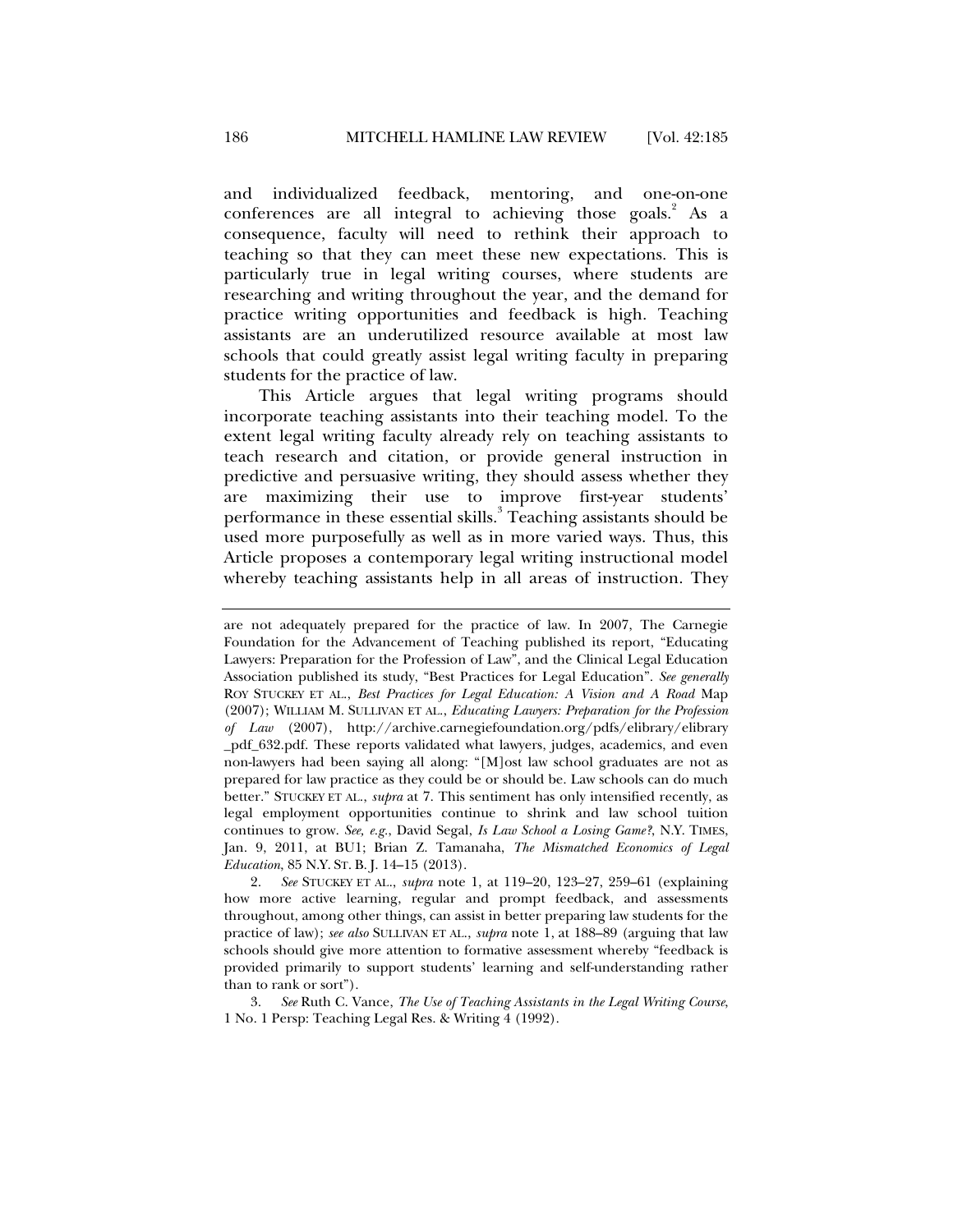will teach, provide feedback, and mentor students throughout. With the professor's guidance, teaching assistants will reinforce what students have learned in class and expand on that knowledge and experience by leading small group sessions.

Specifically, the Article first examines how law schools have traditionally used teaching assistants.<sup>4</sup> Though there is a fair amount of information on how many law schools use teaching assistants and to what extent, there is not much detail on the way they are used. Nevertheless, the general impression is that teaching assistants are ancillary in most programs, serving mostly an affective role.<sup>5</sup> Next, the Article explains the design of St. John's University School of Law's first-year legal writing program and its recent move to more fully integrate the use of teaching assistants.<sup>6</sup> Drawing on my own use of teaching assistants as a model, the Article illustrates how a program that uses teaching assistants in a highly organized way to teach, provide feedback, as well as mentor students can greatly enrich the legal research and writing experience for firstyear students.<sup>7</sup>

Then, the Article discusses how using teaching assistants in this way benefits everyone: first-year students, professors, and the teaching assistants themselves.<sup>8</sup> For example, learning from a peer helps students acquire a firmer grasp on concepts because they can review what they learned or did not understand from their professors' instruction and ask clarifying questions.<sup>9</sup> They can do all of this in a very supportive and collaborative environment, as working with a peer is usually far less intimidating than working directly with a professor. The use of teaching assistants also means that there are more opportunities for students to practice research and writing, revise and polish their drafts, and receive emotional and other academic support.

 <sup>4.</sup> *See infra* Part II.

 <sup>5.</sup> *See* Jay M. Feinman*, Teaching Assistants*, 41 J. LEGAL EDUC. 269, 270 (1991) (describing how teaching assistants have "related cognitive and affective roles").

 <sup>6.</sup> *See infra* Part III.

 <sup>7.</sup> *See infra* Part III.A.

 <sup>8.</sup> Ted Becker & Rachel Croskery-Roberts, *Avoiding Common Problems in Using Teaching Assistants: Hard Lessons Learned from Peer Teaching Theory and Experience*, 13 LEGAL WRITING: J. LEGAL WRITING 269, 273 (2007); *see infra* Parts III.B.1–.3.

 <sup>9.</sup> *See infra* Part III.B.1.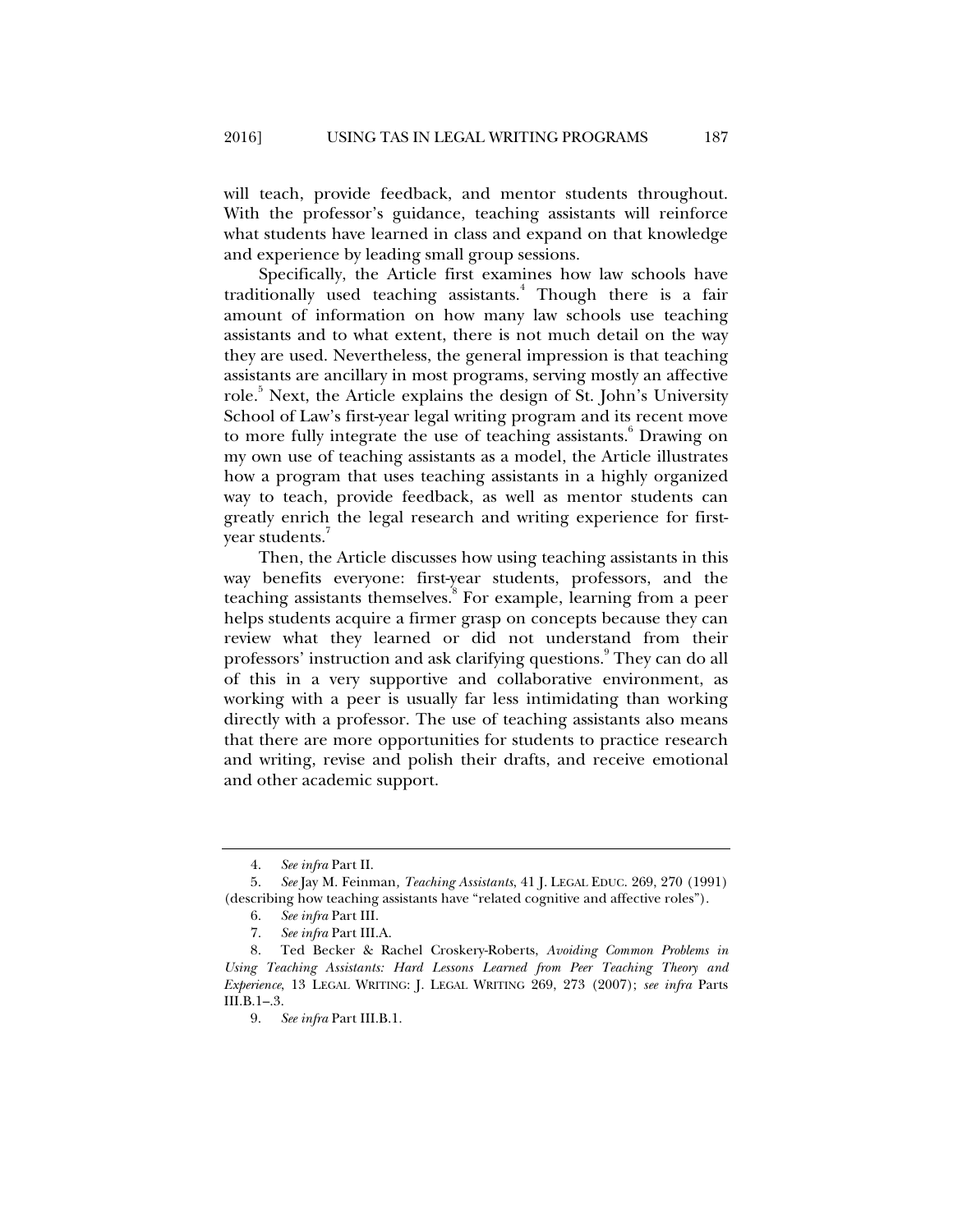The addition of teaching assistants will allow professors to use their time more efficiently and productively too.<sup>10</sup> Because teaching assistants will underscore important class instruction and answer many of the students' pressing questions, professors will have more time to meet with students in groups or individually on discrete topics and specific writing projects. The extra time will allow them to delve deeper into the law and teach advanced research and writing techniques as well. Additionally, they can use their teaching assistants to explore different teaching methods and experiment with new material. The result is a more enriched curriculum and an overall improved learning experience for the students.

Lastly, the teaching assistants themselves benefit from the experience because they are able to develop and refine their own research and writing  $\sinh^{-1}$  For example, "the processes of reviewing and organizing material might even lead to a partial or complete reformulation of the subject, giving rise to new insights or a more thorough comprehension of the deep structure of the material."12 By moderating class discussions and meeting with students, teaching assistants also improve their oral presentation skills. Moreover, they learn to develop confidence in their writing and editing skills, collaborate with different types of people, and manage their time more effectively.

In addition to these many benefits, using teaching assistants is a very "reliable" and "low-cost method" to improving first-year students' legal research and writing skills.<sup>13</sup> Accordingly, they should be utilized more regularly and productively. Thus, this Article presents a proposal for how to do so.<sup>14</sup> At a time where budgets are tight but law schools must still improve upon how they prepare students for the practice of law, it's only logical that they should make greater use of teaching assistants.

 <sup>10.</sup> *See infra* Part III.B.2.

 <sup>11.</sup> *See infra* Part III.B.3.

 <sup>12.</sup> Becker & Croskery-Roberts, *supra* note 8, at 277.

 <sup>13.</sup> Julie M. Cheslik, *Teaching Assistants: A Study of Their Use in Law School Research and Writing Programs*, 44 J. LEGAL EDUC. 394, 411, 414 (1994).

 <sup>14.</sup> *See infra* Part IV.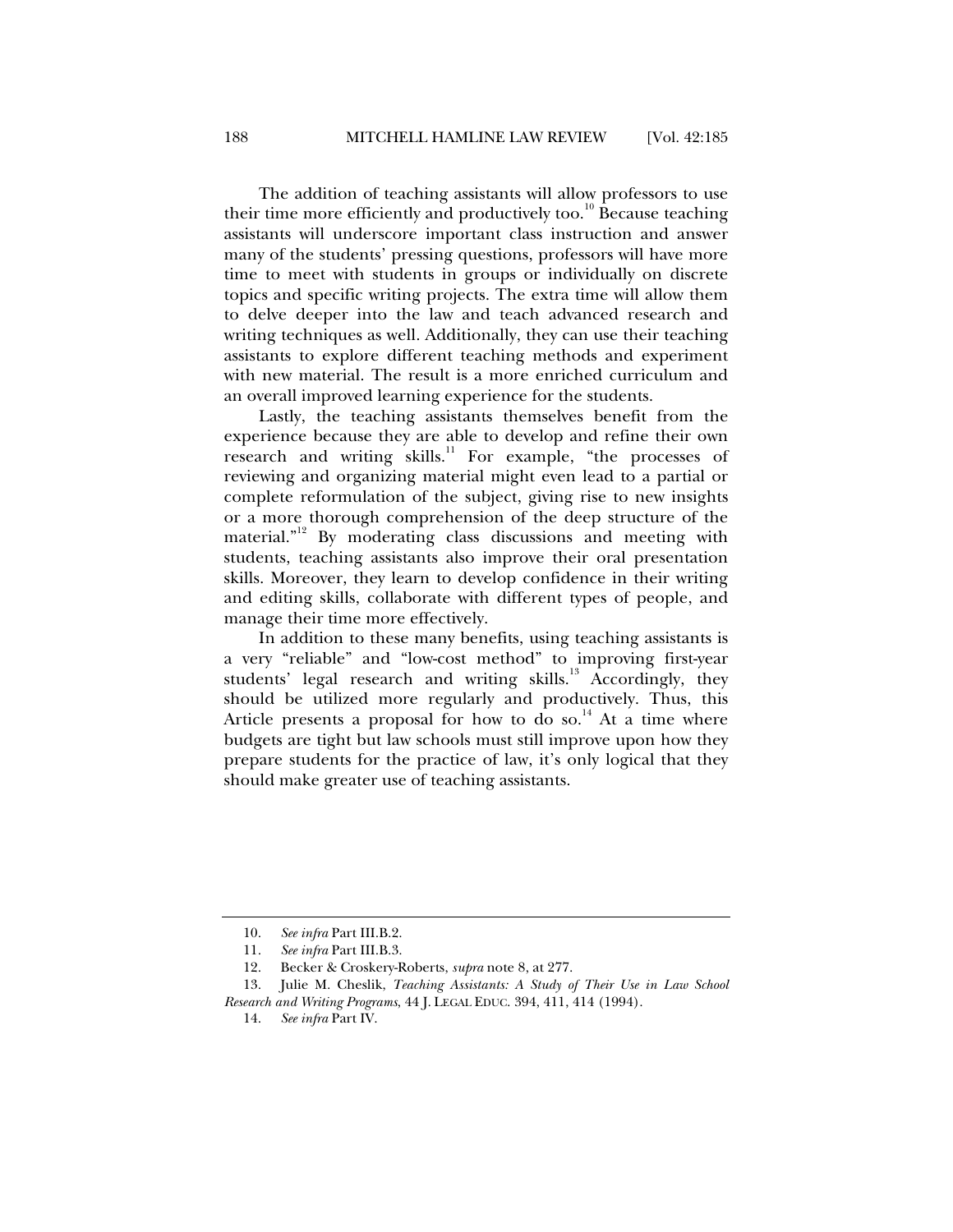#### II. THE TRADITIONAL ROLE OF TEACHING ASSISTANTS IN LEGAL WRITING PROGRAMS

For decades, law schools have been using teaching assistants in some fashion to help administer their first-year legal research and writing courses.<sup>15</sup> Yet, there is scarce detail on how law schools employ their teaching assistants and the specific role they play in the first-year legal writing curriculum. ALWD/LWI's annual surveys are helpful in showing their general use. For example, in the 2014 survey, about 69% (122 of 176) of North American law schools reported using teaching assistants in their legal writing programs.<sup>16</sup> Only a handful of law schools reported using teaching assistants to do most of their classroom teaching.<sup>17</sup> Rather, most law schools used them moderately to assist, rather than assume, their teaching load. Specifically, about 60% (105 of 176) of them used the teaching assistants to teach a total of 25% or less of their total classroom teaching hours.<sup>1</sup>

Not surprisingly, law schools use teaching assistants largely to instruct on citation.<sup>19</sup> Nearly 81% of the schools  $(94 \text{ of } 113)$ reported using teaching assistants in this way. $20$  Most law schools

 <sup>15.</sup> Cheslik, *supra* note 13, at 394 ("One of the most prevalent uses of peer teachers in the law school setting is the employment of upper-level law students as teaching assistants in the first-year legal research and writing . . . course."); *see generally infra* note 16.

 <sup>16.</sup> ASSOCIATION OF LEGAL WRITING DIRECTORS/LEGAL WRITING INSTITUTE, REPORT OF THE ANNUAL LEGAL WRITING SURVEY 89, 89 (2014), [hereinafter ALWS], http://www.alwd.org/wp-content/uploads/2014/07/2014-Survey-Report-Final .pdf. The Associate of Legal Writing Directors (ALWD) "is a non-profit professional association of directors of legal reasoning, research, writing, analysis, and advocacy programs from law schools throughout the United States, Canada and Australia." ASSOCIATION OF LEGAL WRITING DIRECTORS, http://www.alwd.org/ (last visited Jan. 23, 2016). The Legal Writing Institute (LWI) "is a nonprofit organization dedicated to improving legal communication by supporting the development of teaching and scholarly resources and establishing forums to discuss the study, teaching, and practice of professional legal writing." LEGAL WRITING INSTITUTE, http://www.lwionline.org/ (last visited Jan. 23, 2016)

 <sup>17.</sup> *See* ALWS, *supra* note 16, at 89. Only about 9% of the surveyed schools "substantially" or "significantly" use teaching assistants. *Id.* "Substantially" means 75% of the classroom teaching hours and "significantly" means 50% of the classroom teaching hours. *Id.* And only one school used teaching assistants "exclusively." *Id.*

 <sup>18.</sup> *Id.*

 <sup>19.</sup> *See id.* 

 <sup>20.</sup> *Id.*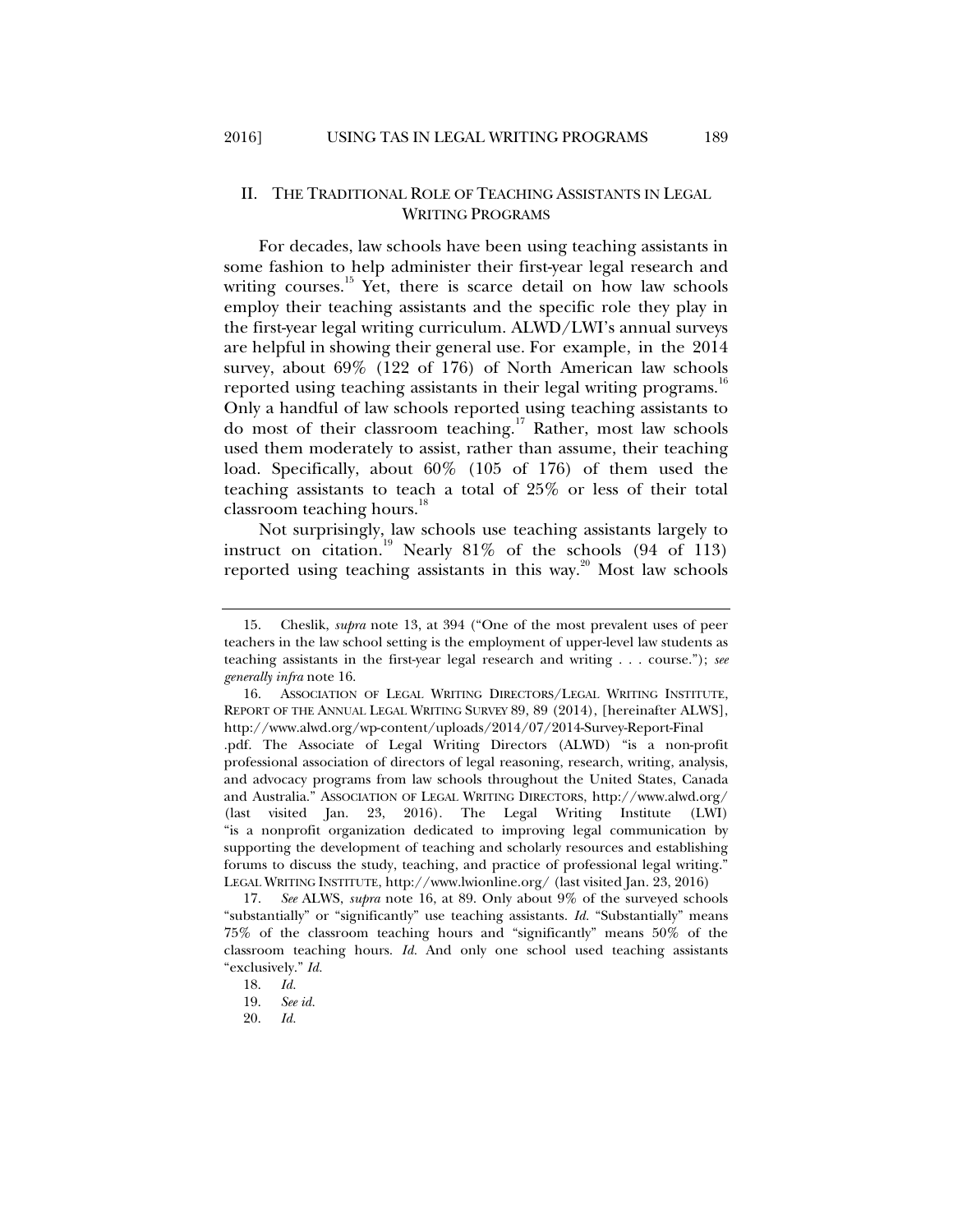also reported using teaching assistants to teach research, advocacy or moot court, and objective legal writing.<sup>21</sup> In addition to their teaching responsibilities, most teaching assistants also hold office hours where they address research and writing and other law school questions.<sup>22</sup> The average number of students assigned to a single teaching assistant was approximately 22 students, with each spending on average between 67 to 73 hours a semester on their duties.23 Despite this heavy work load, law schools devote an average of 10.2 hours on training their teaching assistants.<sup>24</sup>

To date, Julie Cheslik's 1994 survey on the use of teaching assistants by sixty-six accredited law schools is the only one that has further analyzed the roles of teaching assistants in legal writing programs. Cheslik's survey showed that teaching assistants typically serve four distinct functions.<sup>25</sup> They act as: (1) classroom teachers; (2) graders or evaluators; (3) mentors; and (4) mediators.<sup>26</sup> As classroom teachers, teaching assistants "present[] substantive material or evaluate<sup>[]</sup> and even grade<sup>[]</sup> written work."<sup>27</sup> Cheslik found that nearly every program used teaching assistants to evaluate student work and slightly over half of them used teaching assistants to grade student work.<sup>28</sup> More than half of the responding schools also used teaching assistants to "present[] new substantive information, usually in a small-group setting.<sup> $29$ </sup> The most common subjects were legal research, writing, and citation form.<sup>30</sup>

As graders or evaluators, teaching assistants either evaluate or grade the students' written work.<sup>31</sup> Nearly every law school allowed teaching assistants to evaluate or comment on student work. $32$ Approximately 57% of them indicated that the teaching assistants

 <sup>21.</sup> *See id.* (noting that approximately 55%, 62 out of 113, reported using teaching assistants to teach research, 50%, 56 out of 113, to teach advocacy or moot court, and 42%, 47 out of 113, to teach objective legal writing).

 <sup>22.</sup> *See id.* at 91 (noting that approximately 82%, 115 out of 140, of the law schools reported that their teaching assistants hold office hours).

 <sup>23.</sup> *Id.* at 90–91.

<sup>24</sup>*. Id.*

 <sup>25.</sup> Cheslik, *supra* note 13, at 395.

 <sup>26.</sup> *Id.* 

 <sup>27.</sup> *Id.* at 396.

 <sup>28.</sup> *Id.* at 396–97.

 <sup>29.</sup> *Id.* at 397.

 <sup>30.</sup> *Id.*

 <sup>31.</sup> *Id.*

 <sup>32.</sup> *Id.* at 400.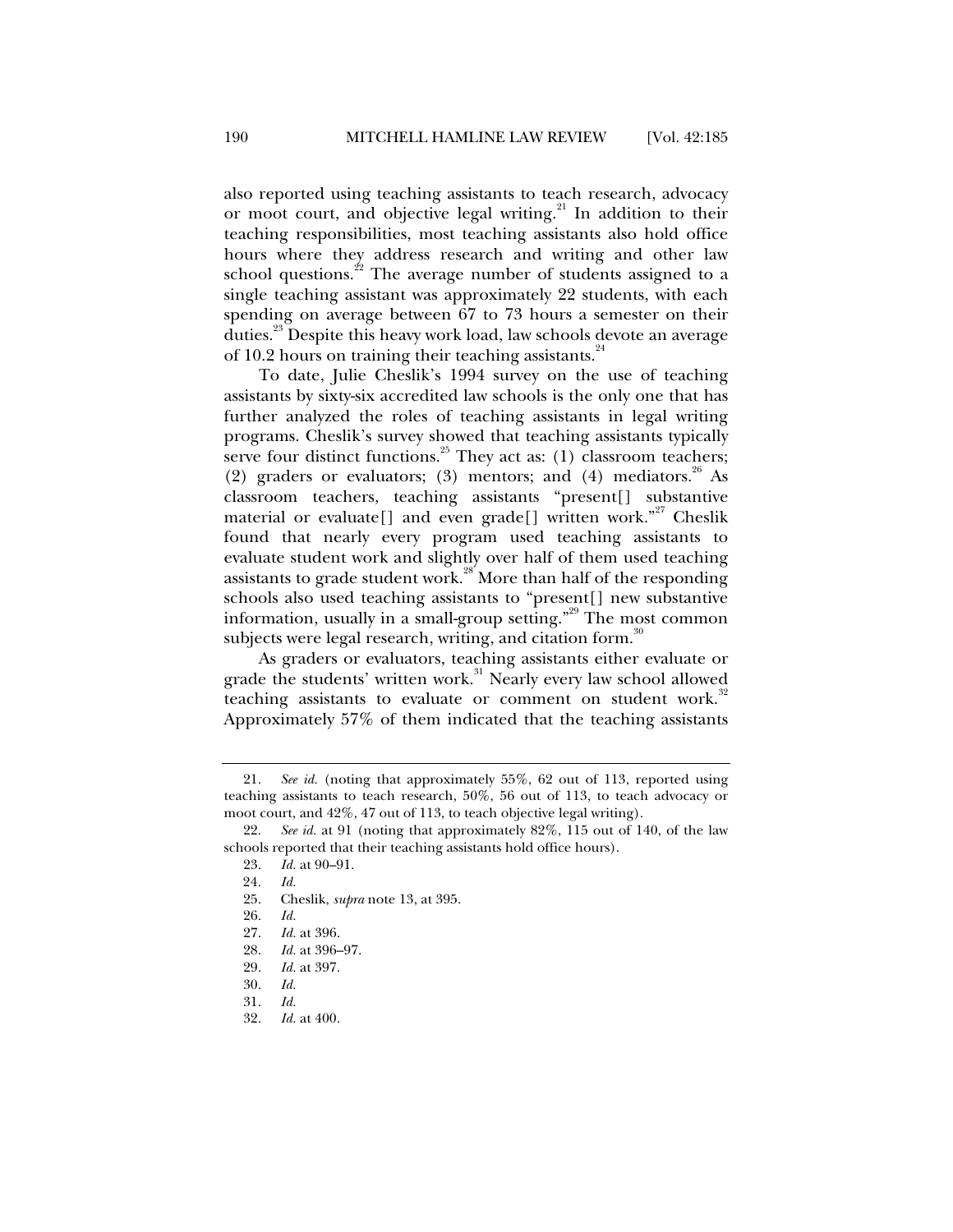provided the final critique whereas approximately 17% stated they provided only an initial critique, which was then reviewed by the instructor.<sup>33</sup>

Interestingly, slightly more than half of the law schools gave teaching assistants responsibility for some part in the grading decision.<sup>34</sup> However, grading appeared to be "largely clerical," whereby the teaching assistant evaluated research and citation, "presumably against an approved key".<sup>35</sup> Nevertheless, a majority of schools reported "problems with variation in quality, variation in standards, and dissemination of information" when teaching assistants participated in the grading.<sup>36</sup> Therefore, many schools explained ways that they had mitigated these problems; for example, they made the grades subject to faculty approval or counted them as only a portion of the course grade or limited them to pass/fail. $\overline{3}$ 

Finally, as mentors, teaching assistants give feedback and advice on student writing and serve as a "sounding board."<sup>38</sup> Likewise, in their roles as mediators, teaching assistants "report to their faculty on student achievement, student understanding of the material, and student complaints."<sup>39</sup> Though there are great variations in how teaching assistants are used, the primary goal seems to be the same: to assist in improving first-year law students' skills in legal research and writing.

Other than ALWD/LWI's annual surveys and Cheslik's study, most of what is known about the use of teaching assistants is anecdotal or described only cursorily in the literature. But what is known is that teaching assistants provide tremendous support to the legal writing programs that do use them. For example, in 1992, Ruth Vance, Professor of Law at Valparaiso University School of Law, wrote about the law school's use of teaching assistants in its legal writing program.<sup>40</sup> There, legal writing professors had one

 40. Vance, *supra* note 3, at 4; *see also* James D. Gordon, *An Integrated First*-*Year Legal Writing Program*, 39 J. LEGAL EDUC. 609 (1989) (describing Brigham Young University Law School's use of teaching assistants to teach legal writing in an integrated manner as part of a small-section substantive law course). At Brigham

 <sup>33.</sup> *Id.*

 <sup>34.</sup> *Id.* at 397.

 <sup>35.</sup> *Id.* at 399.

 <sup>36.</sup> *Id.* at 398.

 <sup>37.</sup> *Id.* at 399.

 <sup>38.</sup> *Id.* at 396.

 <sup>39.</sup> *Id.* 400.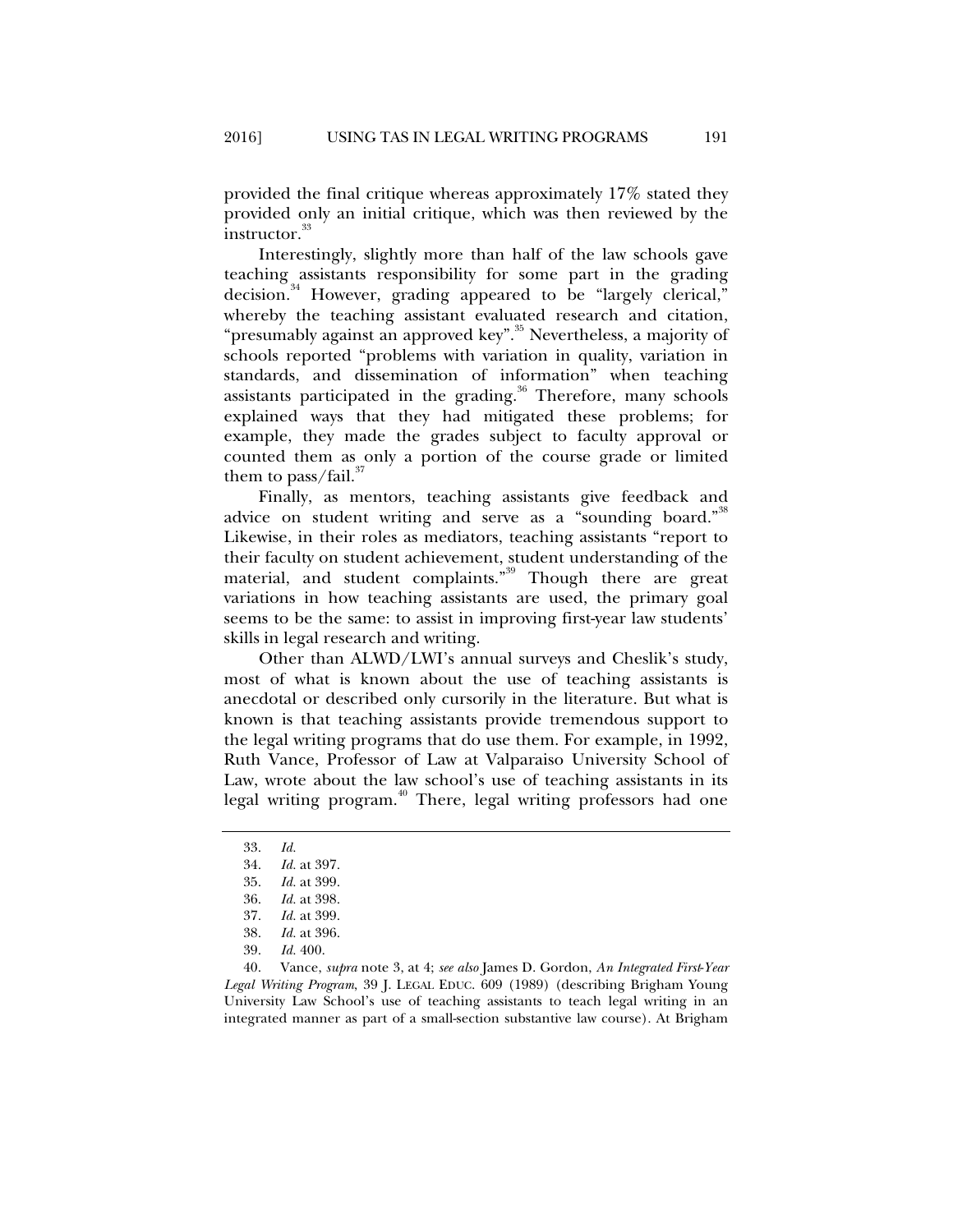teaching assistant for every twelve to fifteen students.<sup>41</sup> The teaching assistants would assist the professors by developing and "troubleshoot[ing]" assignments, commenting on student papers, and judging oral arguments.<sup>42</sup> With respect to commenting on student papers, they would "provide[] extensive critical feedback on student assignments short of assigning the final grade."<sup>43</sup> They would also hold weekly group meetings with students; the "agenda . . . include[d] reviewing directions for assignments, answering questions about pending assignments, and pointing out common errors on the graded assignments."<sup>44</sup> Finally, they would counsel students individually by commenting on their drafts and discussing comments on their graded assignments.<sup>45</sup>

In 2003, Professor Carol Wallinger described Rutgers Law-Camden's teaching assistant program as an "instrumental part of [its] legal writing curriculum."<sup>46</sup> At the time, each legal writing professor was assigned four teaching assistants, who were selected through a competitive application process and received academic credit for their work.<sup>47</sup> The teaching assistants served two main functions: to assist the professor in preparing student materials and to assist the students in learning research, citation, and other legal writing topics.<sup>48</sup> They prepared sample memos and briefs and helped with the oral arguments.<sup> $49$ </sup> "They also h[e]ld weekly 'theme' office hours, schedule[d] two to three individual appointments with each student each semester, and [taught] the final citation

44. *Id.* at 4.

Young University Law School, each professor used several upper-class teaching assistants to "help develop the assignments, critique the students' first drafts, and hold conferences with students." Gordon, *supra* at 609. "Dividing the duties [between professors and teaching assistants] avoids burnout and interference with the professors' other teaching interests." *Id.* at 611.

 <sup>41.</sup> Vance, *supra* note 3, at 4.

<sup>42</sup>*. Id.*

*Id.* at 5.

 <sup>45.</sup> *Id.* (noting that teaching assistants often would "find that they must switch from the role of teacher to that of counselor to allay the fears and recognize the frustrations that go with being a first-year law student.").

 <sup>46.</sup> Carol Lynn Wallinger, *Our Teaching Assistants Set Us Apart*, THE SECOND DRAFT, July 2003, at 16, http://lwionline.org/publications /seconddraft/jul03.pdf (describing the use of teaching assistants at Rutgers-Camden law school).

 <sup>47.</sup> *Id.*

<sup>48</sup>*. Id.* 

 <sup>49.</sup> *Id.*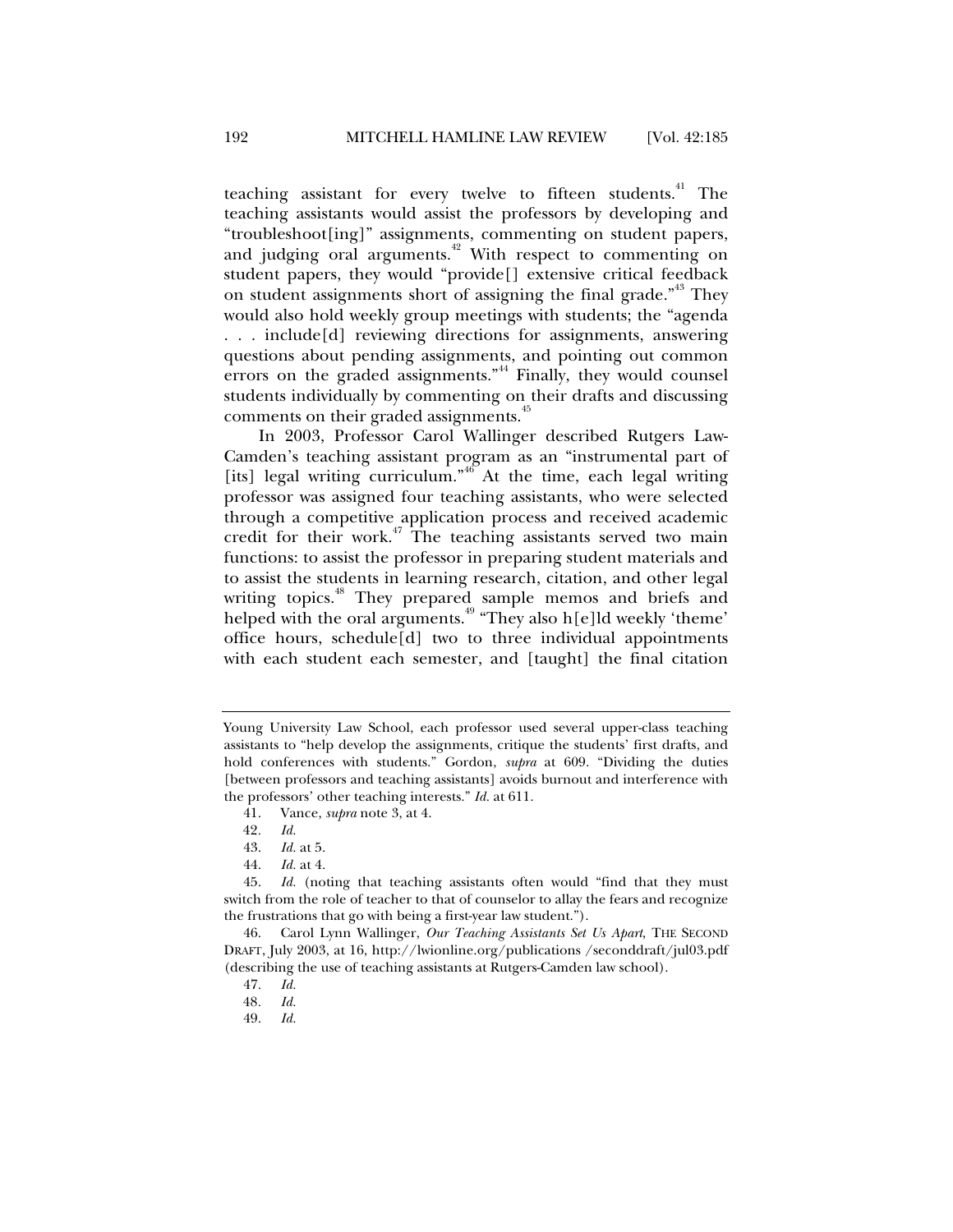class of the semester."<sup>50</sup> They informally mentored students too by "answering questions one-on-one, often in the library or hallway."<sup>51</sup>

Also in 2003, Stetson Law used upper-class students, called Teaching Fellows, to staff its Legal Writing Clinic.<sup>52</sup> Each Teaching Fellow worked six to seven hours each week in the clinic, conducting twenty-minute appointments with students.<sup>53</sup> They also "log[ged] several additional hours each week reviewing and commenting on papers."<sup>54</sup> "Their primary function [was] to provide targeted feedback on drafts of assignments."<sup>55</sup> In short, they "help[ed] [Stetson Law] achieve [its] mission of teaching fundamental communication and analytical skills."<sup>56</sup>

In 2011, the then director of Legal Writing at University of Maryland School of Law, Susan Hankin, described how the law school used teaching assistants for its integrated legal writing program. The program connected its Legal Analysis and Writing course to a substantive course in Torts, Contracts, or Civil Procedure, taught by the same professor. $57$  The teaching assistants "help[ed] by giving feedback on drafts, meeting one-on-one with students, and teaching some in-class workshops.<sup>"58</sup> Notably, the teaching assistants participated in a Teaching Fellow seminar, which trained them for the "various roles they ... play[ed]."<sup>59</sup>

Based on the survey data and these examples, it is apparent that law schools are using teaching assistants in varied ways, but largely for tasks other than classroom teaching. Professors will use them to help prepare assignments, provide written and oral feedback on students' writing, and answer student questions

54. *Id.*

58. *Id.* at 335.

59. *Id.* at 335 n.29.

 <sup>50.</sup> *Id.*

 <sup>51.</sup> *Id.*

 <sup>52.</sup> Brooke J. Bowman, *Our Extended Family*, THE SECOND DRAFT, July 2003, at 16, http://lwionline.org/publications/seconddraft/jul03.pdf.

 <sup>53.</sup> *Id.*

 <sup>55.</sup> *Id.* The Teaching Fellows also "enhanced communication" between the students and professors by informing the professors about common questions the students have or identifying particular students who might be struggling. *Id.*

 <sup>56.</sup> *Id.* 

 <sup>57.</sup> Susan J. Hankin, *Bridging Gaps and Blurring Lines: Integrating Analysis, Writing, Doctrine, and Theory*, 17 LEGAL WRITING: J. LEGAL WRITING INST. 325, 334–35 (2011), http://www.legalwritingjournal.org/wp-content/uploads/2015/07/17-13- Hankin.pdf.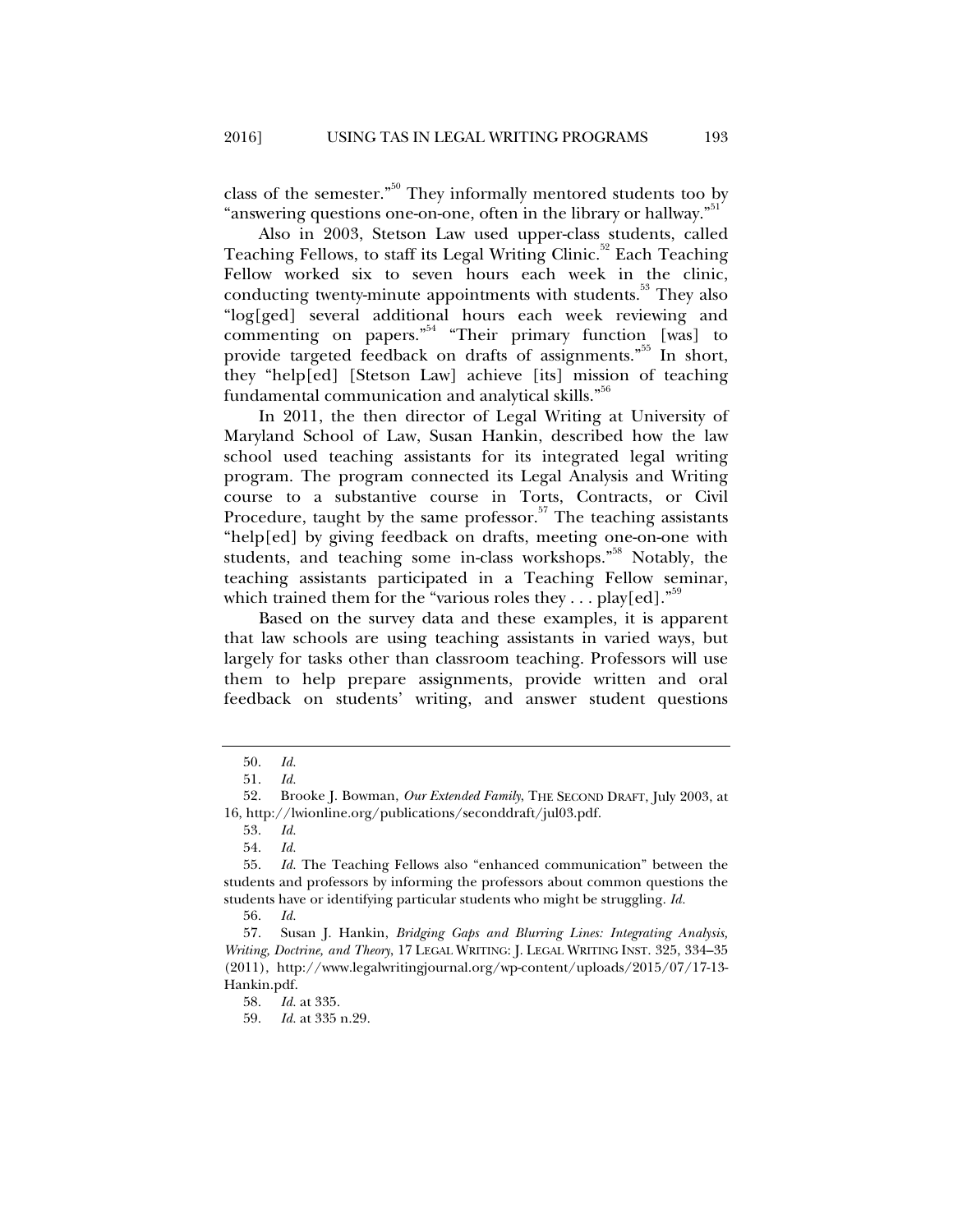informally or formally in office hours, for example. Almost always, the teaching assistants also serve as role-models to the students, mentoring them on legal writing and other first-year issues. It's less obvious that law schools are using teaching assistants to facilitate substantive classroom teaching on legal research and writing. Though they are certainly used to teach workshops or classes on discrete topics, like citation, they appear to be limited and sporadic. Thus, there is ample room to integrate teaching assistants more formally into the teaching of legal research and writing.

## III. ST. JOHN'S UNIVERSITY SCHOOL OF LAW'S USE OF TEACHING **ASSISTANTS**

Recently, the legal writing faculty at St. John's University School of Law expanded how it used teaching assistants in its program. Though individual legal writing professors might have experimented with using teaching assistants in the past, it was typically in an ad hoc way. For example, they might have used them to research writing assignments, teach a citation, research a class, or informally meet with and mentor students.<sup>60</sup> But it was not until fall 2013 that the legal writing faculty, $61$  as a group, first decided that the use of teaching assistants in a more formal way would serve to enhance the first-year legal writing program.

This decision was motivated largely by significant improvements the faculty had just made to the first-year legal writing curriculum—a two semester, 4 credit sequence of legal research and writing. Earlier in 2013, the entire faculty, at the legal writing faculty's request, revised the curriculum to better prepare its students for the practice of law and more accurately reflect the realities of a modern law practice. Specifically, the requirement that the students write (and then rewrite) an appellate brief for a grade was eliminated, as so few students wind up practicing

 <sup>60.</sup> For instance, for years, I had used teaching assistants to research statutes and case law for assignment ideas. On occasion, I had asked teaching assistants to be creative and suggest topics for possible assignments. However, I had never used teaching assistants to assist in formally teaching my first-year students how to research and write effectively.

 <sup>61.</sup> During the 2013–2014 academic year, there were five full-time legal writing professors who taught in the day division. St. John's University School of Law has an evening program as well, but because an evening program presents different issues with respect to scheduling, I've only included the general experiences in the day program.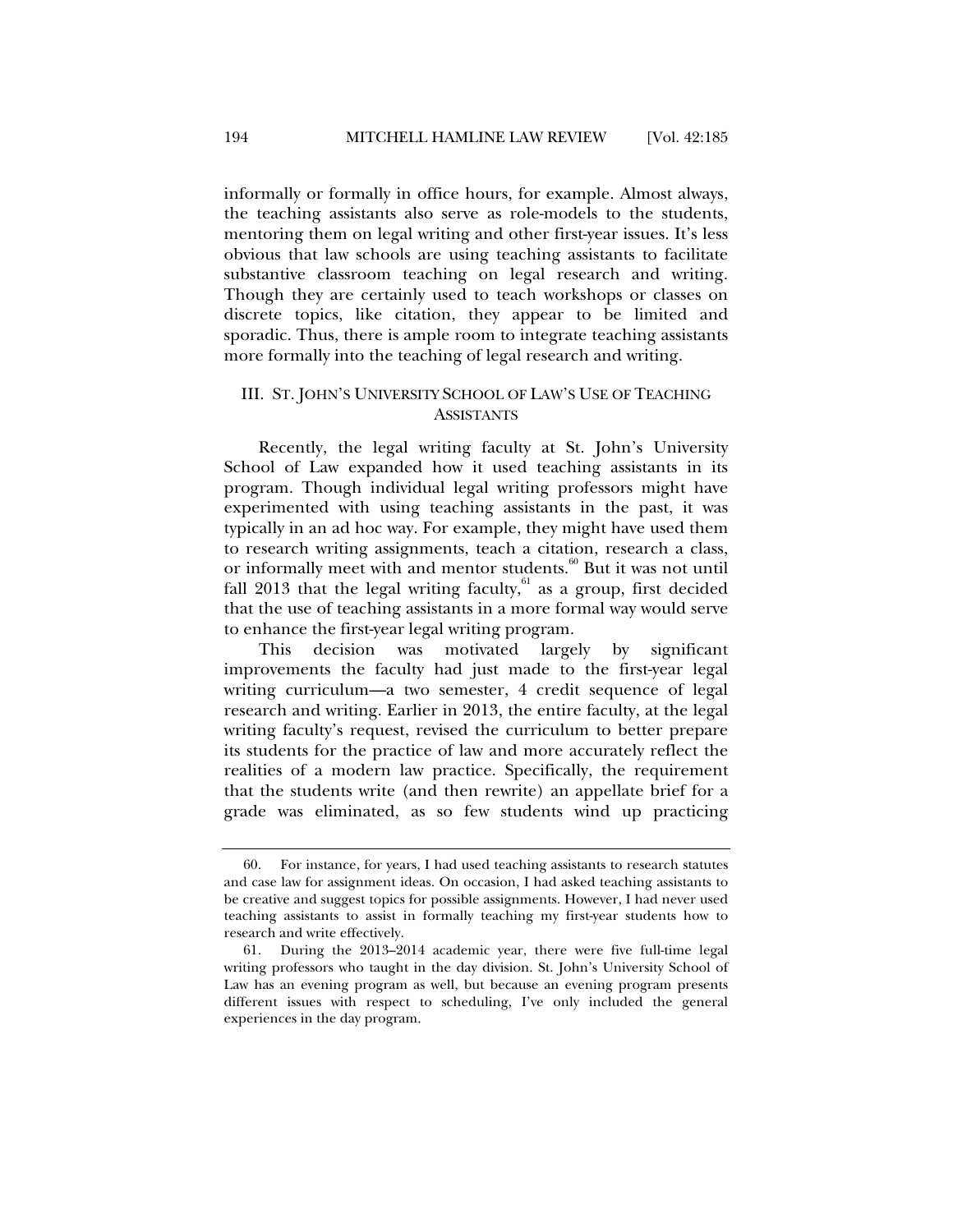appellate advocacy immediately upon graduation. Additionally, the faculty increased the number of writing assignments the students must complete for a grade and agreed to assign different and more practical types of legal writing assignments throughout both semesters.<sup>62</sup> The goal was twofold: to allow students to engage in written legal analysis more frequently as well as work on writing assignments that are more relevant in today's legal market.

As a result, the students now complete about eight graded assignments throughout the year, two of which are rewrites of earlier graded drafts. They include a variety of documents, such as a client advice letter, an inter-office email report, a modern interoffice memorandum, a letter to opposing counsel, a preliminary injunction brief, and a summary judgment brief. Previously, students were assigned at most three different types of writing projects—a closed-universe memo, a trial brief, and an appellate brief—all of which were lengthy and took nearly a month each to complete.

Not surprisingly, the increase in the number and type of assignments meant a substantial increase in workload for both the faculty and students.<sup>63</sup> The increase in assignments naturally increased the demand and need for quick and helpful feedback. Thus, the legal writing faculty decided to use teaching assistants as a way to give more and faster feedback as well as alleviate some of the burden that the new workload would create.

Therefore, each legal writing professor hired at least two teaching assistants to make that happen.<sup>64</sup> Though each professor ultimately used the teaching assistants in slightly different ways, there was one central theme. The teaching assistants served a more expansive role than they had in the past. They were not just mentoring students or serving an ancillary role anymore; they were teaching too.

 <sup>62.</sup> The names of the courses were also changed to Legal Writing I and Legal Writing II. Legal Writing I teaches students legal writing, research and analysis, focusing on predictive legal writing. Legal Writing II further develops students' writing, analytical, and research skills, focusing primarily on persuasive legal writing. In Legal Writing II, students also participate in an oral argument.

 <sup>63.</sup> This was especially true since the number of credits allotted to the firstyear legal writing classes remained unchanged.

 <sup>64.</sup> Each legal writing professor was assigned approximately forty first-year students.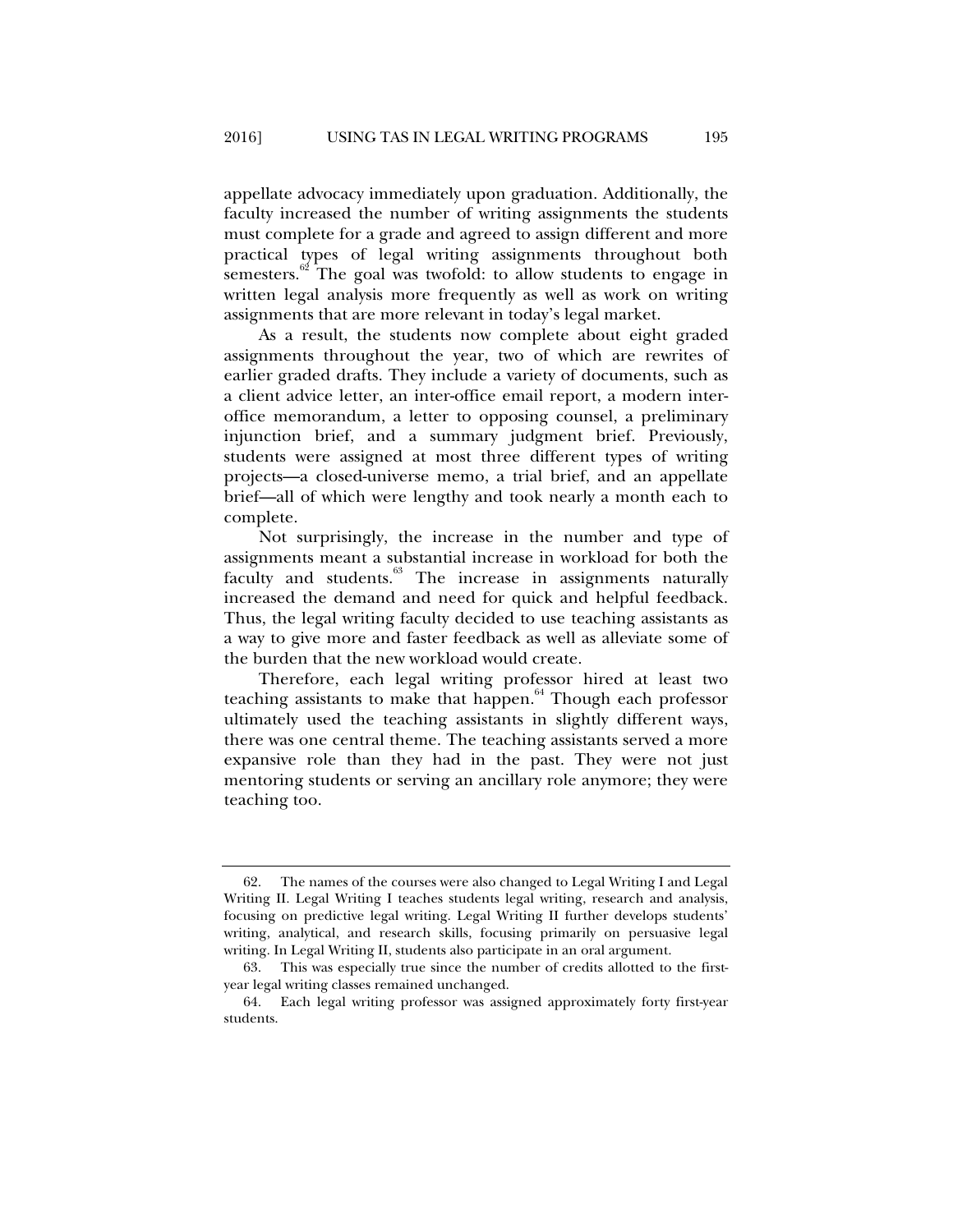## A. An Example Use of Teaching Assistants<sup>65</sup>

In 2013, I hired four second-year students to serve as teaching assistants for the entire academic year. Because there is no formal teaching assistant program at St. John's, faculty can hire teaching assistants directly using whatever criteria or method they prefer. I elected against an open application process and instead handpicked some of my strongest students from the first-year class. They were strong students not only because they were outstanding writers and performed well in both Legal Writing I and Legal Writing II, but also because they demonstrated excellent oral presentation and time management skills, had pleasant and encouraging personalities, understood the program's goals, and were very respectful of my authority.<sup>66</sup> Of course, they were highly proficient in writing, analysis, research, and oral advocacy as well. Finally, because these students had just completed their first-year with me, they were familiar with my teaching style and expectations, and could easily relate to the students' experiences.

Both my Legal Writing I and Legal Writing II class was divided into two parts: a large class session followed by a small class session later in the week. The entire class, of approximately 40 students, would meet with me on Tuesday mornings for two hours. The students would then meet with their designated teaching assistant on Thursdays for another hour for what were called "breakout sessions." Each teaching assistant was assigned about ten students. The teaching assistants ran all of the breakout sessions; I was not present for any of them.

In the large class session, I covered all of the relevant skills instruction. In other words, I was the one who taught the students how to research and analyze legal problems, how to write predictive and persuasive legal documents, how to cite, and how to prepare and present an oral argument. The breakout sessions provided an opportunity for students to revisit that instruction in smaller groups and, for many, in a more comfortable setting. Significantly, the teaching assistants did not teach anything new in the breakout

 <sup>65.</sup> For this article, I will describe how I used my teaching assistants. One of my faculty colleagues, Elyse Pepper, used teaching assistants in virtually the same way. From time to time, I might draw on our collective experiences.

 <sup>66.</sup> Feinman, *supra* note 5, at 277 (explaining how teaching assistants must be "dependable, communicate well, deal well with people, and have reasonable command of the subject matter").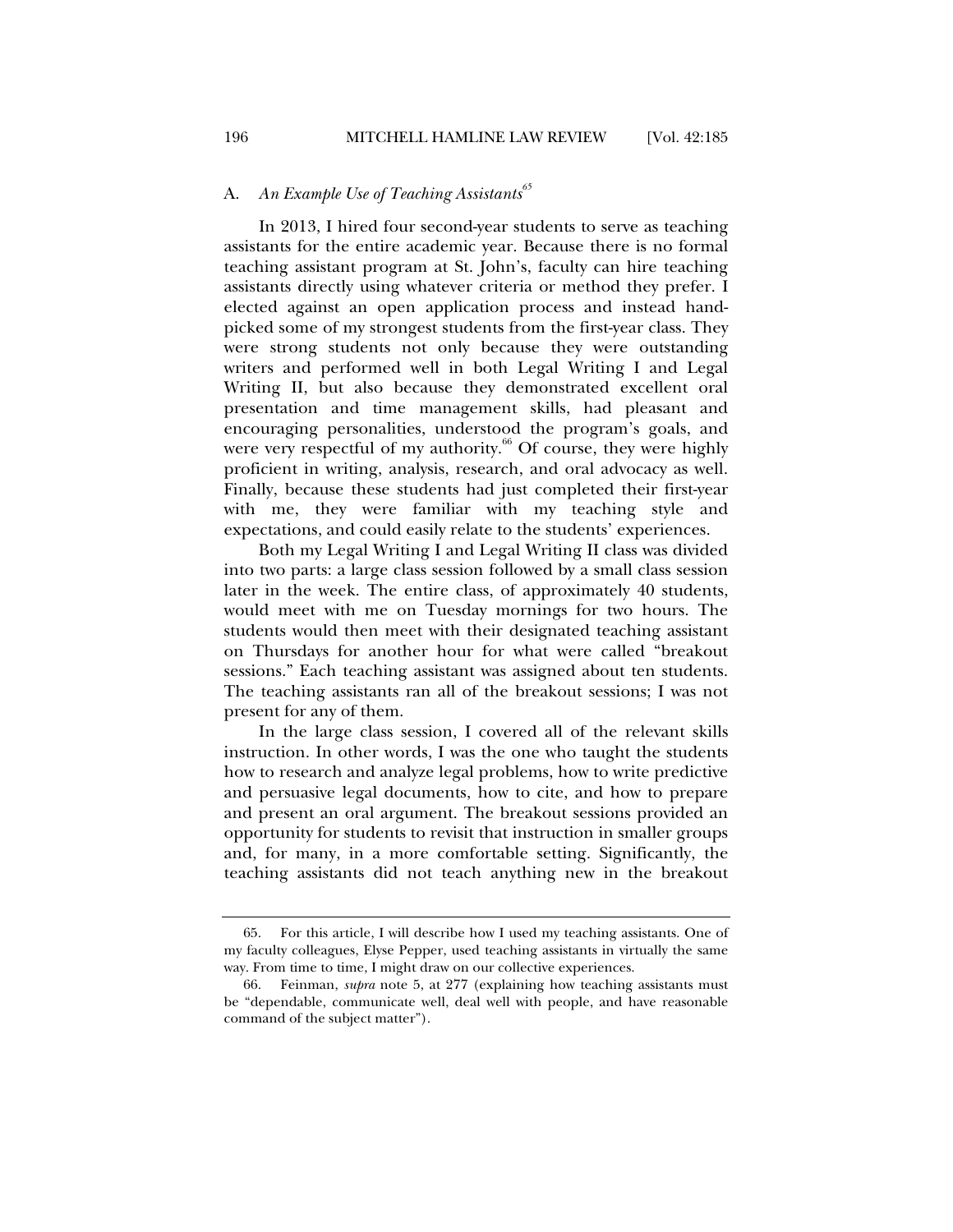sessions. Rather, they reviewed what I had presented in class and, when time permitted, delved deeper into the material and presented more writing opportunities for the students.

The breakout sessions were purposefully learner-focused too. The teaching assistants led the classes, but rarely lectured. Therefore, the first-year students were able to engage with the material in a very active way. For example, they would write discrete sections of an assignment, revise their drafts, edit sample drafts, work through research problems, and practice citation. There were opportunities for the students to work individually as well as collaborate with their peers on guided exercises. But unlike a large class, which due to its size, naturally presents fewer occasions for active leaning, all of the breakout sessions were entirely studentfocused.

The teaching assistants also served to clarify any confusion, address concerns the students might have had about the material or assignments, and answer questions. Not surprisingly, the teaching assistants often informally mentored students on how to manage their time, balance a personal life, and cope with the general stress and anxiety associated with law school, among other things.

In addition to leading the breakout sessions, the teaching assistants would assist me in providing feedback on the students' writing, including on the graded assignments. The teaching assistants would comment electronically on student papers, as was my practice, by using the "comment" feature in Microsoft Word. Occasionally, they used the "track changes" feature to demonstrate how a word, sentence or citation should be edited, for example. For every assignment, I randomly assigned a group of student papers to each teaching assistant for commenting. Though the teaching assistants critiqued the graded assignments, they did not participate in assigning grades. I alone graded the assignments.<sup>67</sup>

 <sup>67.</sup> This was communicated to the students in my course guidelines. *See infra* Appendix A. This is important for a number of reasons but particularly for the relationship between the teaching assistant and students. "Allowing TAs to grade or even to suggest grades—introduces a dangerous complication into their relationship with students." Feinman, *supra* note 5, at 274. "If it is clear to all that the TAs' role is limited to providing help, students have an incentive to make the most of the resource without worrying about being formally evaluated." *Id.*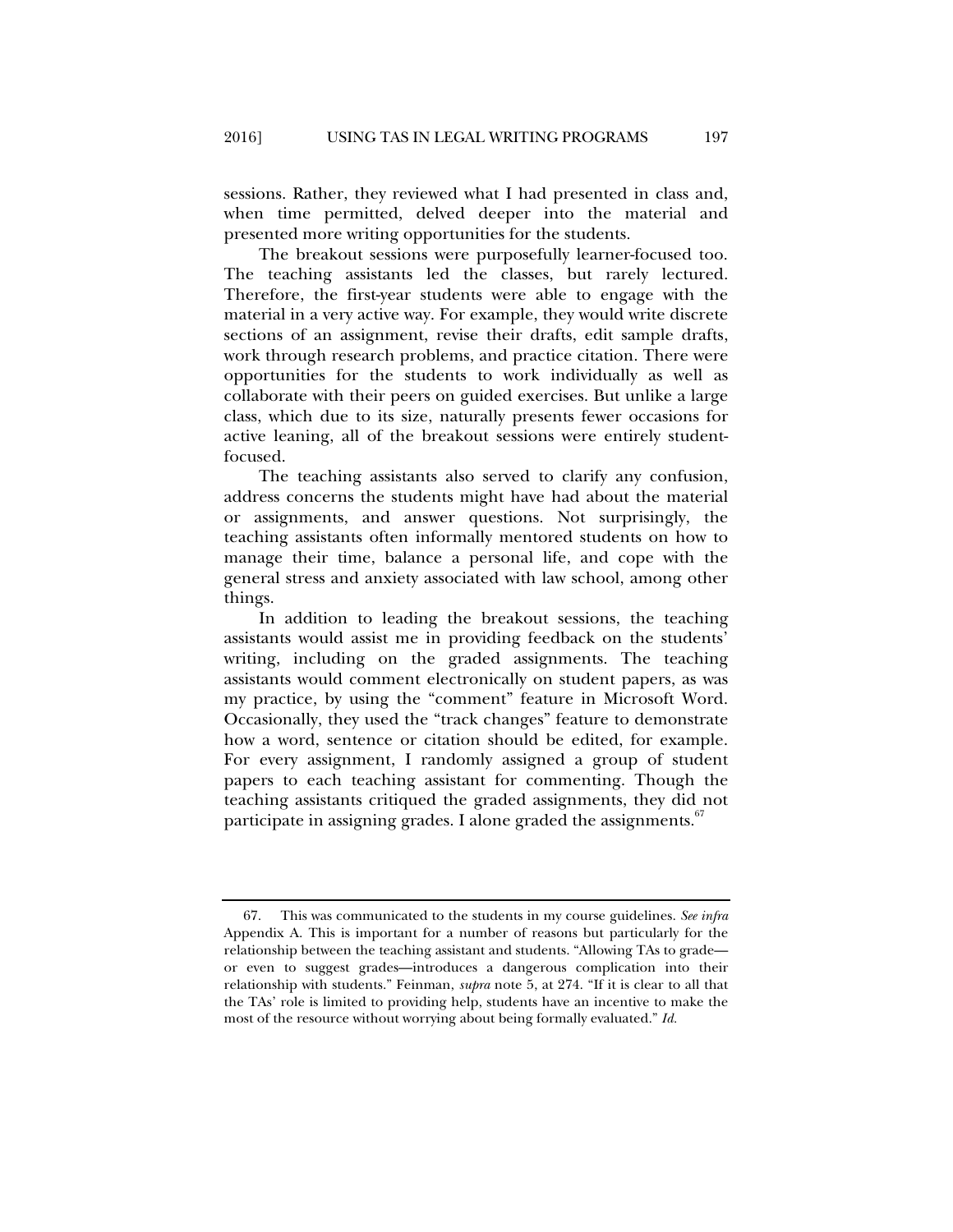Because I selected my former students for the position, there was no need for me to extensively train them.<sup>68</sup> Before each semester began, however, I met with them as a group and described my course goals, my expectations for them, and the overall organization of the course and assignments. We periodically met as a group again throughout the year, but we connected routinely every week either in person or over email so that I could closely monitor their performance. I also had extremely tight control over what they taught in the breakout sessions and how they taught it. After the large class on Tuesdays, I would email the teaching assistants a summary of what I taught. $69$  I would explain where I thought the students were confused and where they would benefit from additional instruction.

I would also detail what I wanted the teaching assistants to cover in the breakout sessions and give them all of the necessary material. Though the teaching assistants contributed often to the lesson planning, they did not design the lessons or any of the inclass exercises. Thus, if I wanted the students to work on exercises during the breakout sessions, I would prepare them and then explain them to the teaching assistants. In fact, I would prepare accompanying answer keys for every exercise so that the teaching assistants could effectively guide the students to the right answers and communicate the best approach.<sup>00</sup>

 <sup>68.</sup> When using former students, professors "can assign a wide range of tasks with confidence." JOEL ATLAS ET AL., A GUIDE TO TEACHING LAWYERING SKILLS, 152 (Carolina Academic Press 2012). "Former students are familiar with the professor's teaching style and preferences and can explain first-hand to current students what the professor expects." *Id.* at 165. "Moreover, former students also may feel a special loyalty or connection to their professor and will more likely agree with the professor's preferences and goals for the course; thus, they will be less likely to contradict or undermine the professor's instructions or teaching." *Id.*

 <sup>69.</sup> Ideally, I would have liked the teaching assistants to observe my classes. But it was not possible, as all of them had class conflicts at that time. Going forward, I will make attending my large classes a requirement so that I do not have to explain what happened in class each week and so that the teaching assistants are more familiar with what was covered and how it was presented.

 <sup>70.</sup> *See infra* Appendices B, C. Appendix B is an example of an in-class exercise used in one of the breakout sessions. It guided the students through the writing of the thesis in Defendant's memorandum of law in support of its motion for summary judgment, dismissing Plaintiff's Title IX sexual harassment complaint. Appendix C is the completed version (i.e., a model thesis) that was given to the teaching assistants so that they could competently work through the exercise with the students.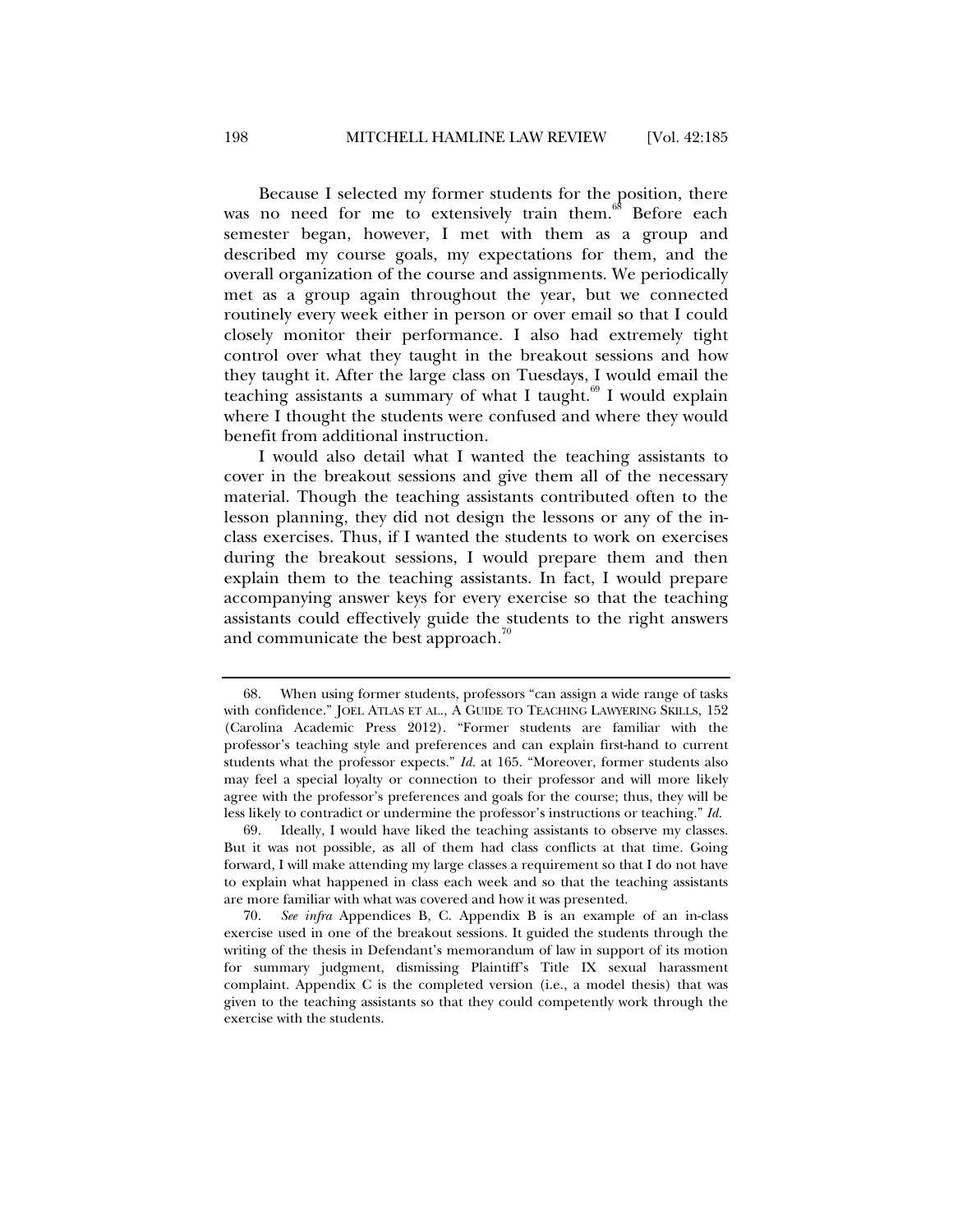Similarly, if the students were asked to edit their work or peer critique another student's work in a breakout session, I would give the teaching assistants examples of how the students could do so effectively. For the sessions on research, I would outline the research steps I wanted the students to work on in class and explain to the teaching assistants what the students should find and what cases are relevant or not. Additionally, I would direct the teaching assistants to demonstrate specific useful research paths to the class using WestlawNext or LexisNexis.<sup>71</sup> Moreover, when reviewing citation, I would provide the sample citations that needed to be corrected as well as the corrections and pertinent Bluebook references.<sup>72</sup> Further, I would tell the teaching assistants how they should run the exercises: individually, in pairs or groups, as a class, etc.<sup>73</sup> Therefore, I provided both the content as well as the teaching methodology for every exercise used in each breakout session. As a result, there was low risk that the teaching assistants would teach something that was inaccurate or inconsistent with my instruction.

I also had tight control over how the teaching assistants gave feedback on the assignments. For every assignment, the teaching assistants were given an annotated sample answer.<sup>74</sup> The annotations extrapolated on what I was looking for and how the teaching assistants could best provide feedback in that regard. For example, if there was another suitable case that the students could use in lieu of the one in the sample, that information would be included in an annotation. If the organization of a particular point was important, that would be noted. If there was a concept or a case that was necessary to the analysis and thus could not be omitted, that would be indicated too. If there was an obviously ineffective way to organize the analysis or incorrect way to state the law, that

 <sup>71.</sup> *See infra* Appendices D, E. Appendix D is an example of an in-class research exercise used in one of the breakout sessions. The students were asked to find authority relevant to their summary judgment brief assignment. Appendix E is a completed version for the teaching assistants. It also includes research path ideas for the teaching assistants to share with the students.

 <sup>72.</sup> *See infra* Appendix F. Appendix F is an example of an answer key for an in-class citation exercise addressing some recurring citations mistakes. The students had to identify and correct the errors in the citations.

 <sup>73.</sup> The teaching assistants always followed my recommendations, but had the discretion to vary the teaching methodology if they thought it would result in a more productive session.

 <sup>74.</sup> Though Professor Pepper and I collaborated on writing the sample answers, she was the primary author.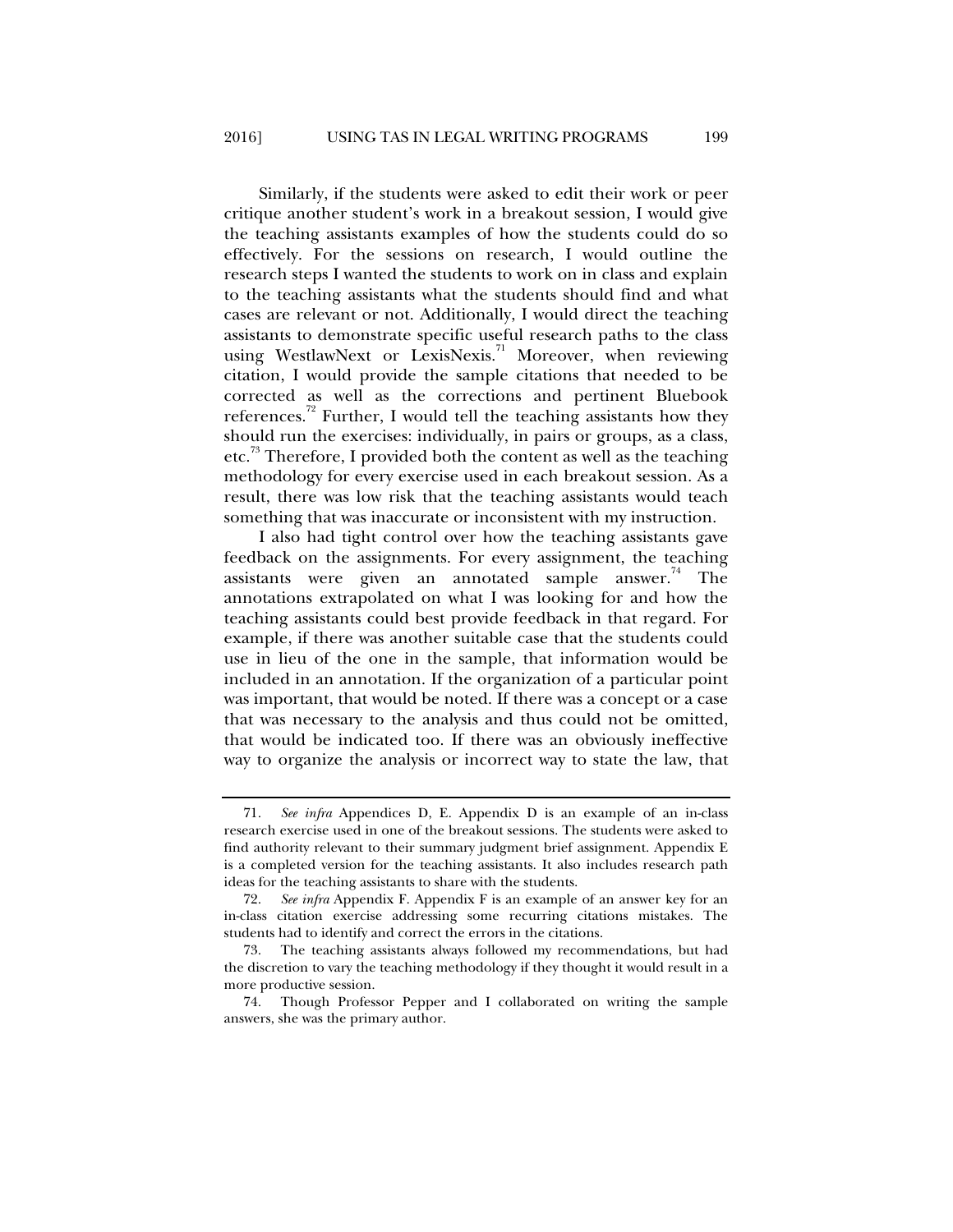would be explained. The annotations also explained my expectations for the assignment and suggested ways that the teaching assistants could frame their comments. Therefore, the sample not only provided a model answer, but it also helped the teaching assistants write effective comments. This level of control ensured that there was consistency in the number and type of comments as well. $^{75}$ 

Even though the teaching assistants did the lion's share of the commenting throughout the year, they did not do it alone. I would always take a set of papers for myself to comment on.<sup>76</sup> After reading a few papers, I would easily spot where most students had problems. It is at this point that I would give the teaching assistants additional direction on how to comment on those common problems.<sup>77</sup> For the first few assignments, I also asked the teaching assistants to send me one of the papers that they had commented on so that I could review it for accuracy, completeness, tone, etc. I then provided comments on their comments so that they could improve. Once they became more comfortable with the process and better at commenting, I dropped this added step. Nevertheless, I always reviewed every comment that a teaching assistant made on a student's paper. If any of the comments needed editing, I would do so. If a comment was not appropriate, I would delete it. If a comment was lacking, I would add it. I would then communicate my suggestions for improvement to the teaching assistants so that they could better their commenting on future assignments. This process, though tedious, allowed me to control for consistency as well as assign a final grade.

#### *B. Benefits of Using Teaching Assistants in a Legal Writing Program*

The benefits of using teaching assistants in a first-year legal writing program are numerous. Teaching assistants "give students additional supervised engagement with the material and provide opportunities for evaluation of students and feedback to the

 <sup>75.</sup> This was particularly important since there were five of us (myself and four teaching assistants) who would comment on each assignment.

 <sup>76.</sup> I would vary the set each time so that every student received comments exclusively from me at least once each semester.

 <sup>77.</sup> For the longer assignments, I also would send the teaching assistants my draft comments on two student papers as well. The purpose was to show, rather than explain, what I expected in terms of the students' work product and how to write useful feedback to the students.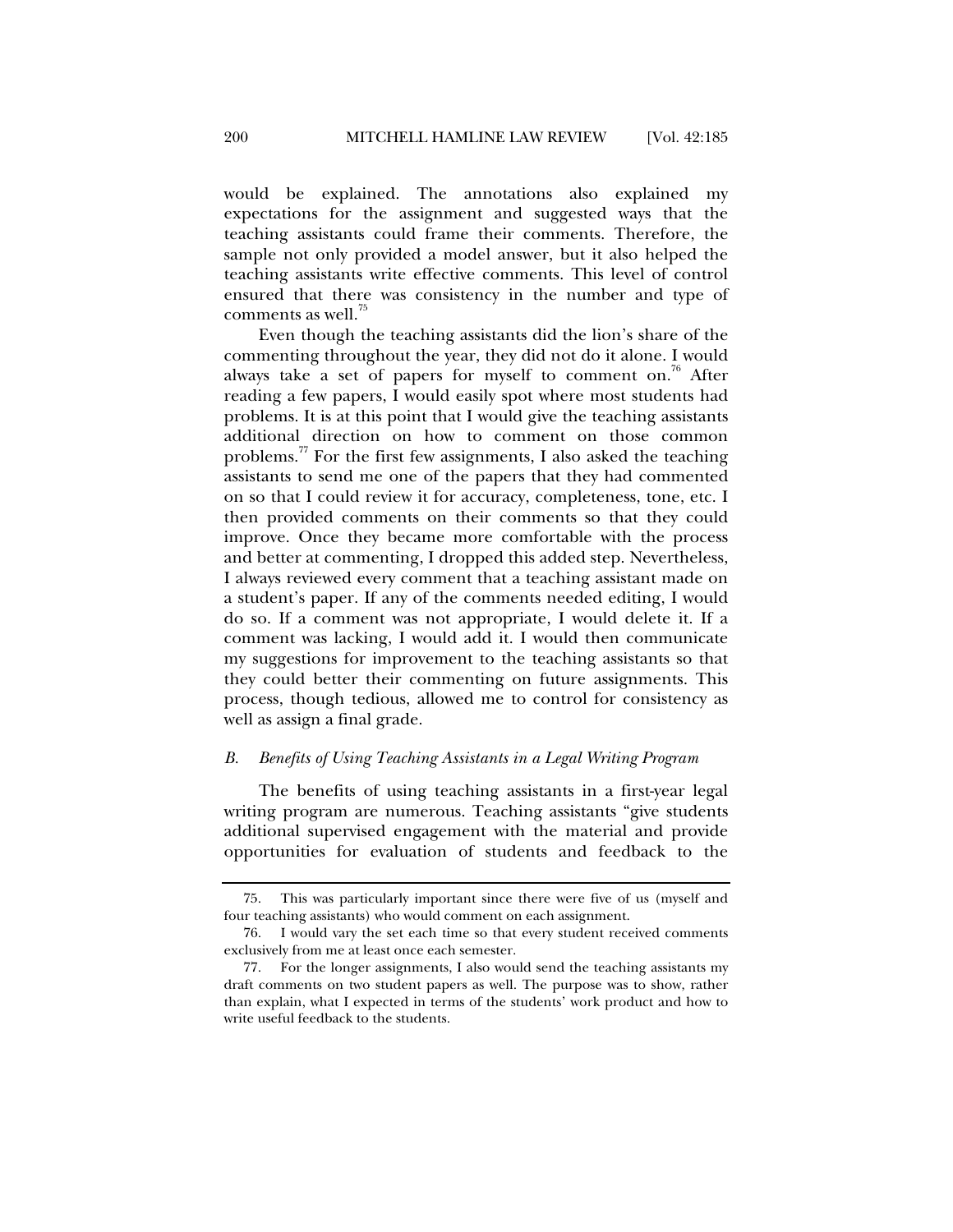professor, all at a lower cost in professor's time and other resources."78 They also promote a more collaborative learning environment and richer mentoring experiences for students. Beyond the benefits to the students and the faculty, the teaching assistants themselves gain from their participation. By reading and commenting on other students' legal writing and leading class discussions, they inevitably refine their researching, writing, and oral advocacy skills, among others.

#### *1. Benefits to Students*

The biggest benefit is that the students receive more of everything. They get more individualized instruction, more contact with the professor, and much more feedback.<sup>79</sup> "Feedback is an essential aspect of learning, and students who receive feedback tend to be more engaged in their study of the law."<sup>80</sup> The feedback is also prompter, $81$  which is similarly beneficial to the students' learning. "The more time that passes between assessment and feedback, the less likely it is that students will even remember the exercise, let alone be able to adjust their approach based on their performance."<sup>82</sup>

Teaching assistants "can also help with student learning *because* they are closer to being novices than experts."<sup>83</sup>

Professors, whose knowledge of the law is comparatively vast, may find it difficult to place themselves in the shoes of the first-year law student. In contrast, [teaching assistants] may be better at modeling a neophyte's step-bystep approach to understanding a topic due to their

82. Ramy, *supra* note 80, at 853.

 <sup>78.</sup> Feinman, *supra* note 5, at 276.

 <sup>79.</sup> Wallinger, *supra* note 46, at 17 (explaining how Rutgers-Camden views its teaching assistants as "essential resources of the program, because they exponentially increase the amount of individual feedback each student receives").

 <sup>80.</sup> Herbert N. Ramy, *Moving Students from Hearing and Forgetting to Doing and Understanding: A Manual for Assessment in Law School*, 41 CAP. U. L. REV. 837, 852 (2013) (urging that law schools increase assessments and explaining how teaching assistants can help; students who receive more feedback tend to prepare more for class and work harder to meet the course expectations).

 <sup>81.</sup> Now that I use my teaching assistants to help comment on assignments, I am able to turn them around much faster, typically within two weeks, which is remarkable given that I have over forty first-year students and teach other advanced intensive writing courses at the same time.

 <sup>83.</sup> *Id.* at 866 (emphasis added).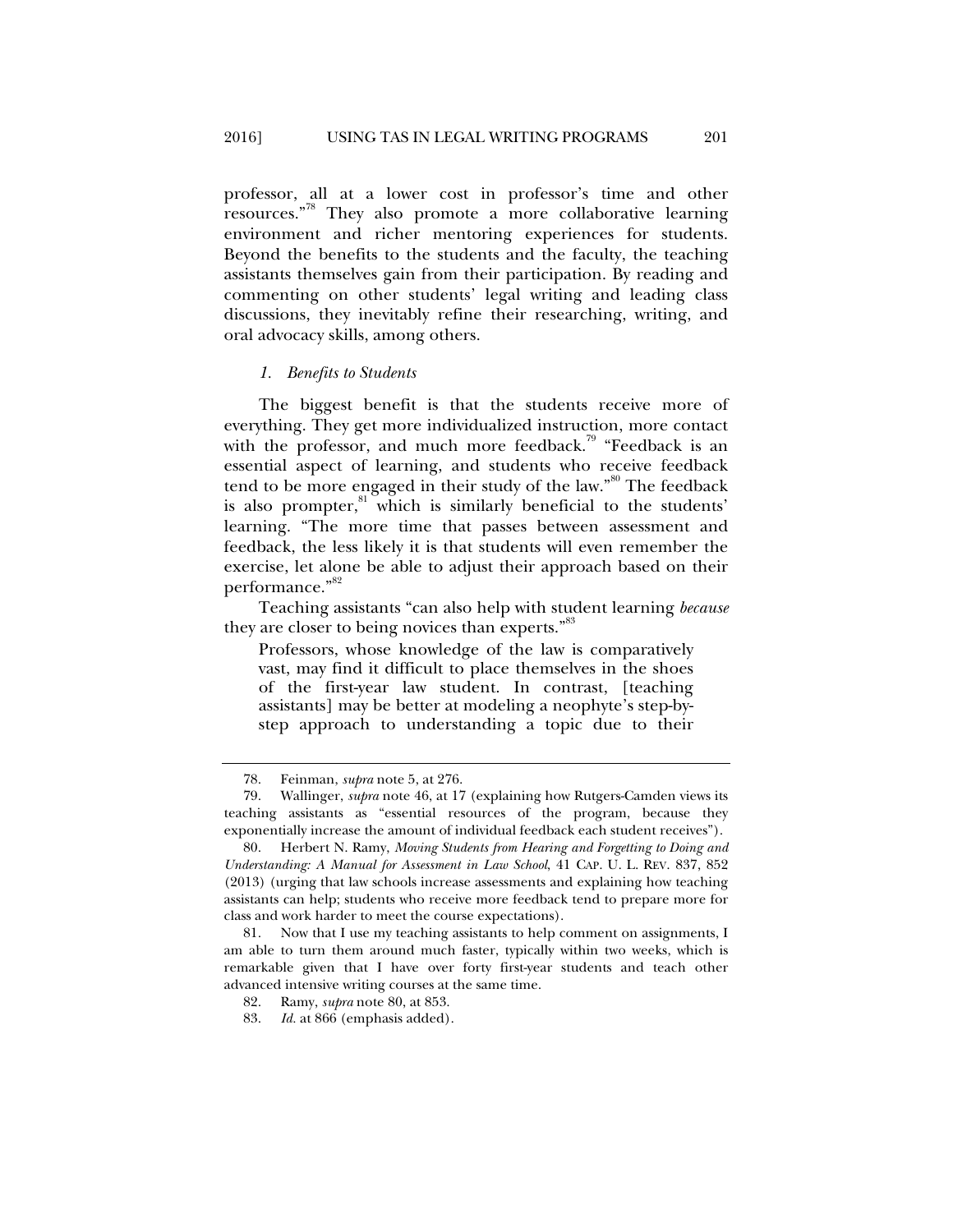'imperfect mastery' of the material.<sup>84</sup>

Experienced legal writers make decisions about organization, framing, sentence structure, phrasing, and tone, among other things, largely intuitively. It is not always easy to break down into simple terms a process that is intuitive. Having just learned the process, and it likely not yet being intuitive to them, teaching assistants are in a unique position to explain it in a way that is relatable to first-year students.<sup>85</sup> They are credible teachers too because they were students in the same class just a year or two earlier.<sup>86</sup>

Also significant, teaching assistants may provide feedback or guidance in a different, and perhaps more useful, way than the  $\overline{\text{professor}}^{87}$ :

Professors and [teaching assistants] may evaluate a particular concept in different ways, and the variety of approaches may make it more likely that students receive explanations that are meaningful to them. Professors who are intimately familiar with a concept might unintentionally omit helpful information or procedural steps when teaching that concept. Because peer instructors have only a limited mastery of the material, they may be less likely to omit necessary steps in their explanations. A peer instructor also may be better able to communicate some concepts to first-year students in terms that they will understand.<sup>8</sup>

They also are useful because they "serve as a non-judging audience."89 Law students are typically very anxious as they work on their legal writing assignments.<sup>90</sup> Therefore, it is easier for them to learn and adapt when they feel that their readers are not judging

 89. Kristen E. Murray, *Peer Tutoring and the Law School Writing Center: Theory and Practice*, 17 LEGAL WRITING: J. LEGAL WRITING INST. 161, 175 (2011) (advocating that law school legal writing programs use peer-staffed writing centers).

90*. Id.* 

 <sup>84.</sup> *Id.*

 <sup>85.</sup> *Id.* 

 <sup>86.</sup> Benjamin E. Alba, *Team Up with Your TA: Incorporating Late*-*Night TV Elements into the LRW Classroom*, http://papers.ssrn.com/sol3/papers .cfm?abstract\_id=1943706 (last visited Jan. 23, 2016) (suggesting that "strategic classroom participation by the teaching assistant can be an excellent way to maintain attention and enhance [student] learning").

 <sup>87.</sup> ATLAS ET AL., *supra* note 68, at 160.

 <sup>88.</sup> *Id.*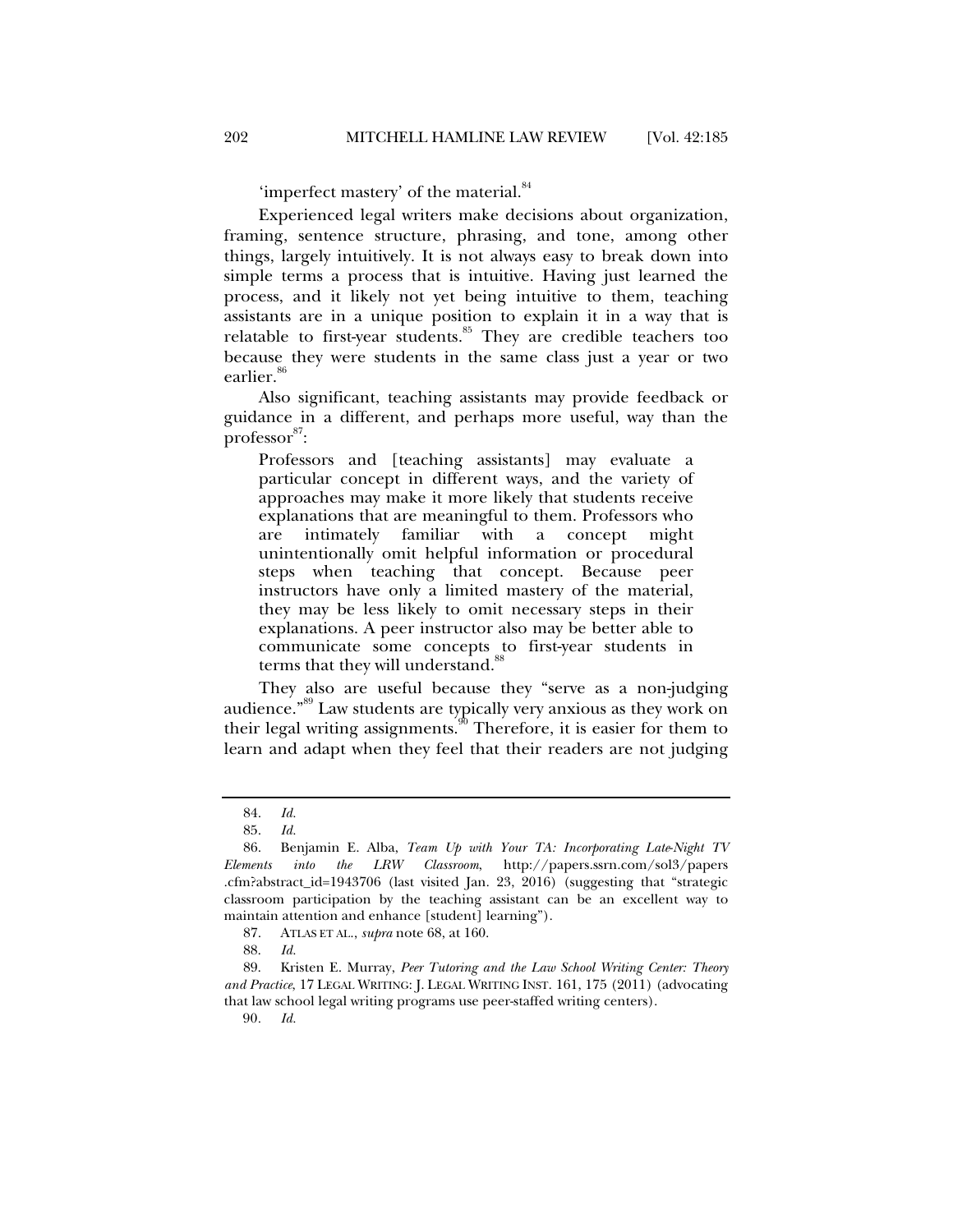or grading them, as is the case of peer teaching assistants.<sup>91</sup> "A nonjudging audience allows students to explore ideas in the early stages of the writing process."<sup>92</sup> Likewise, students can ask teaching assistants basic questions that they might have otherwise shied away from asking in the large class or to the professor directly.<sup>93</sup> The more comfortable students are in finding answers to their questions and experimenting with their research and writing, the more engaged they will be in their learning.<sup>94</sup>

A related benefit to feedback from their peers is that students become accustomed to considering "audiences beyond the traditional 'audience of one' that is the professor."<sup>95</sup> "[S]tudents begin to differentiate between standard legal syntax and usage and the style preferences of their ultimate, specific audience."<sup>96</sup> When writing for law practice, students will need to address both their "primary and secondary audiences."<sup>97</sup> The feedback they receive from both the teaching assistants and professors prepare them in this regard.

Additionally, the students benefit tremendously from the supplemental lessons they receive in the small class breakout sessions.<sup>98</sup> The breakout sessions provide more practice writing

 94. Further, the more questions the teaching assistants are able to field, the more time the professor will have to address challenging topics with students. As a result, professor-student interactions are much more productive.

- 95. Murray, *supra* note 89, at 176.
- 96. *Id.*
- 97. *Id.*

 98. Jared Lamb, *The Path of the Law School: Three Implementable Law School Reforms*, 3 FAULKNER L. REV. 343, 384 (2012) (recommending the use of teaching assistants to assist in developing alternative learning environments for law school students). "[U]sing teaching assistants will increase practical and theoretical learning opportunities that are necessary to develop a young lawyer's

<sup>91.</sup> *Id.* at 175–76.<br>92. *Id.* at 176.

*Id.* at 176.

 <sup>93.</sup> *See* Philip C. Kissam, *Lurching Towards the Millennium: The Law School, the Research University, and the Professional Reforms of Legal Education*, 60 OHIO ST. L. J. 1965, 2010 (1999) (arguing for legal education reform that includes writing across the curriculum and suggesting use of teaching assistants as a low cost method of achieving that reform). "[M]any students in large classes often seem more willing to approach teaching assistants than professors to obtain feedback or simply to ask (their self-defined) 'stupid questions'." *Id.*; *see also* Becker & Croskery-Roberts, *supra* note 8, at 280 ("[S]ome students may be afraid to speak directly to the professor [particularly when the student has a complaint], and a teaching assistant may provide the less formal mentoring function that allows a timid student to get the help he or she needs.").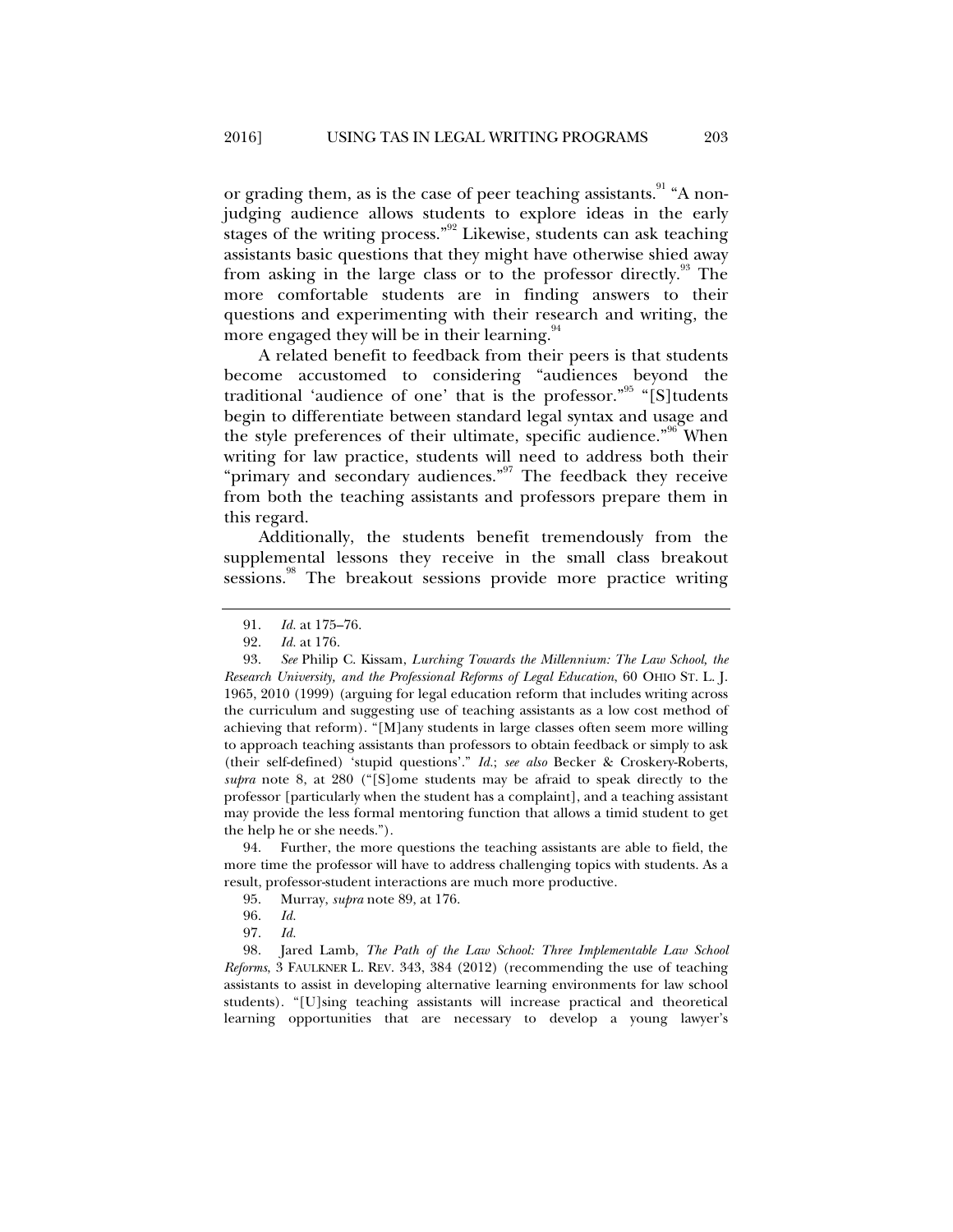experiences and chances to study the subject in greater depth. They also give the students "additional opportunities to discuss their writing choices."99 "These interactions help to further enhance the students' understanding of legal writing conventions.<sup>"100</sup> When the material is reinforced in small group sessions, this leads to "increased retention of difficult material."<sup>10</sup>

Further, the breakout sessions lend themselves to more collaborative learning.<sup>102</sup> Collaborative learning is essentially a work process in which participants share ideas and feedback concerning a particular task; it emphasizes cooperative efforts among students and others.<sup>103</sup> Peer teaching is a subset of collaborative learning.<sup>104</sup> Law schools are encouraged to present more collaborative learning opportunities throughout the curriculum, as its positive effects on student learning are clear<sup>105</sup>:

Learning is enhanced when it is more like a team effort than a solo race. Good learning, like good work, is collaborative and social, not competitive and isolated. Working with others often increases involvement in learning. Sharing one's ideas and responding to others' reactions improves thinking and deepens understanding.

Finally, teaching assistants provide invaluable emotional support to students and assist in "creat[ing] an emotionally healthy learning environment."<sup>107</sup> They can be a "positive force for reducing the stress and alienation felt by law students."<sup>108</sup> They "have a foot in two different worlds—teacher and student—and as such, may be better able to relate to students who are struggling

specialization in a particular area of law." *Id.*

 <sup>99.</sup> Hankin, *supra* note 57, at 335.

 <sup>100.</sup> *Id.* 

 <sup>101.</sup> Becker & Croskery-Roberts, *supra* note 8, at 282.

 <sup>102.</sup> *See* STUCKEY ET AL., *supra* note 1, at 119–21. "Students should be trained how to work in collaborative groups and be closely supervised to ensure these experiences reflect aspects of law practice collaboration and build their collaborative skills." *Id.* at 277.

 <sup>103.</sup> Becker & Croskery-Roberts, *supra* note 8, at 275.

 <sup>104.</sup> *Id.* 

 <sup>105.</sup> *See* STUCKEY ET AL., *supra* note 1, at 120.

<sup>106.</sup> *Id.* (quoting THE SEVEN PRINCIPLES IN ACTION: IMPROVING UNDERGRADUATE EDUCATION 11–12 (Susan Rickey Hatfield ed., 1995)).

 <sup>107.</sup> Ramy, *supra* note 80, at 866.

 <sup>108.</sup> *Id.* 865.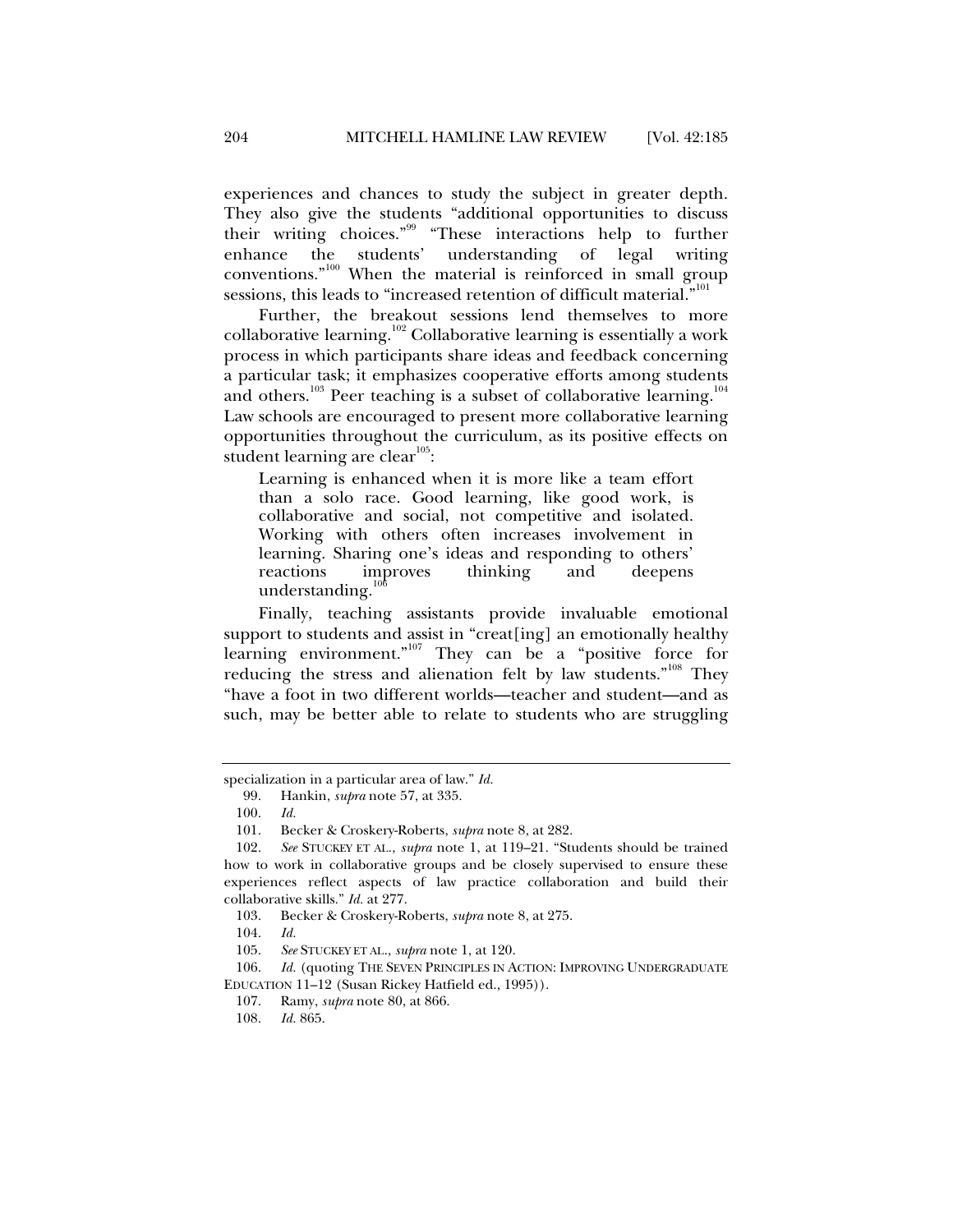with the law school experience."<sup>109</sup> They also "help students acclimate to the academic and emotional requirements of law school by helping them develop work strategies and form relationships with classmates and teachers."110 Thus, in what can be the most stressful period of law school—the first year—students have the teaching assistants as a resource to support them.<sup>111</sup>

In the end, the increased individual attention that results from the use of teaching assistants enhances the students' practice and understanding of the fundamental skills of legal research and writing while at the same time reducing the stress and anxiety that naturally arises when first learning these skills in law school.

#### *2. Benefits to Professors and the Law School*

Teaching assistants "can increase the efficiency and effectiveness of the legal writing professor . . . and benefit the larger law school community. $n^{112}$  The most obvious benefit is that they "lighten the faculty's load and ease the time commitment necessary for one-on-one meetings with students."<sup>113</sup> In short, teaching assistants "allow the professor to focus on higher-level tasks, by performing routine tasks that professors would otherwise have to perform themselves."<sup>114</sup> Professors can devote more time to modifying the materials, evaluating new texts, developing new assignments, and experimenting with different teaching methodologies, for example—all of which lead to more current and exciting teaching on the part of the professor.

Additionally, teaching assistants can bridge any gaps in communication between the students and their professors. For example, they "can make the professors aware if they receive many questions about a particular topic, or if several students are struggling with a particular topic or skill."<sup>115</sup> They can report on

 <sup>109.</sup> *Id.*

 <sup>110.</sup> Feinman, *supra* note 5, at 272.

 <sup>111.</sup> *See* K. J. Topping, *The Effectiveness of Peer Tutoring in Further and Higher Education: A Typology and Review of the Literature*, 32 HIGHER EDUCATION 321, 325 (1996) (explaining how students feel that peer tutors are better "at understanding their problems, were more interested in their lives and personalities, and were less authoritarian," thus reducing "social isolation" and anxiety).

 <sup>112.</sup> ATLAS ET AL., *supra* note 68, at 159.

 <sup>113.</sup> Cheslik, *supra* note 13, at 411–12.

 <sup>114.</sup> ATLAS ET AL., *supra* note 68, at 159.

 <sup>115.</sup> Bowman, *supra* note 52, at 16.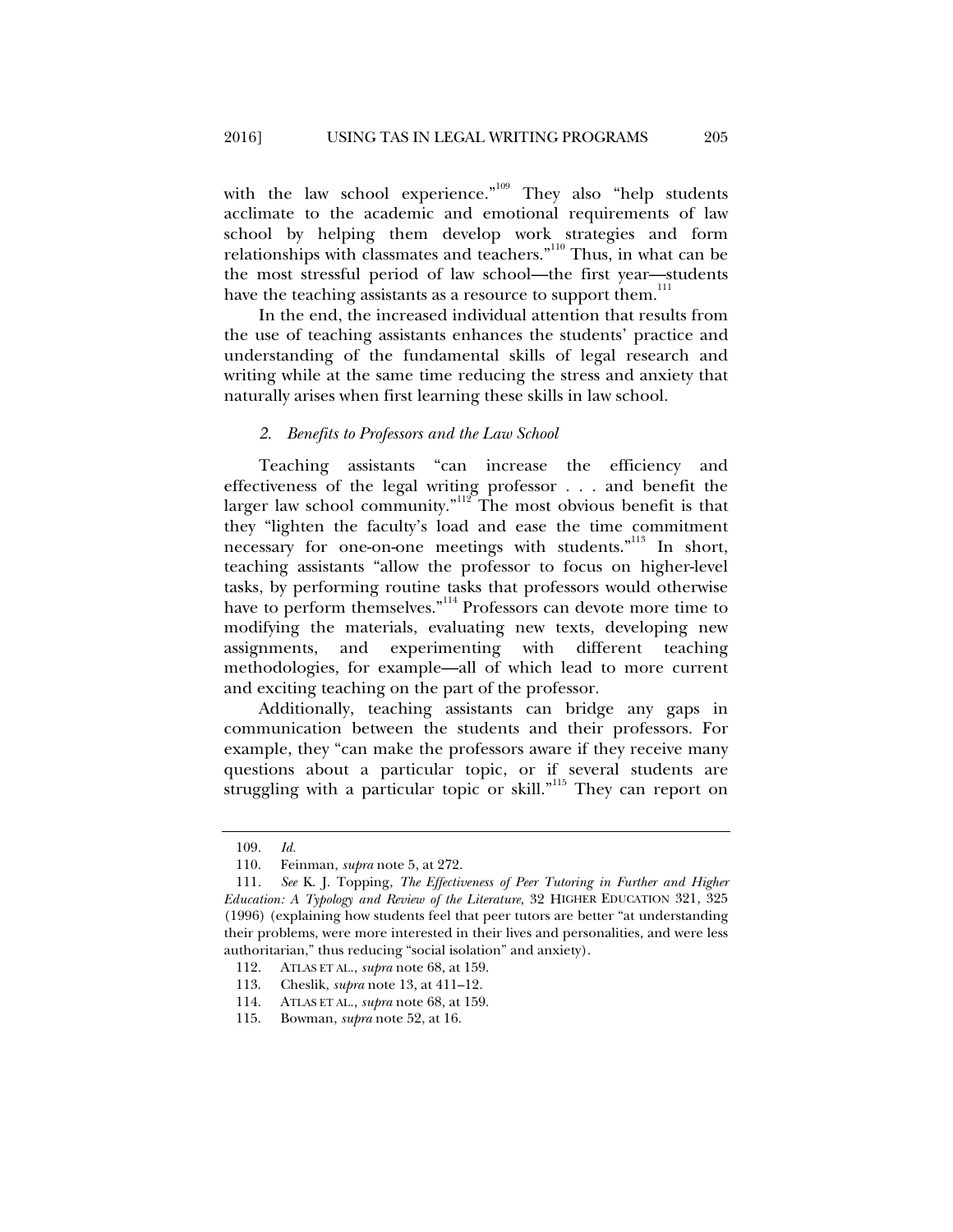student achievement, student understanding of the material, as well as student complaints. "Having this additional source of information about the class allows the professor to make ongoing adjustments to the course as needed, for example, in pacing, reading assignments, or depth of explanations.<sup>"116</sup> "When the professor knows what is truly troubling students, the professor can better tailor the course to meet student difficulty head-on."<sup>117</sup>

Finally, "[i]ncreased efficiency may not only make professors more productive in teaching but may permit greater efforts in scholarship, professional development, and service as well."<sup>118</sup> These efforts are equally important in ensuring that what is taught is relevant and that students are supported in other areas beyond academics. They are invaluable in maintaining a vibrant law school community too.

#### *3. Benefits to Teaching Assistants*

Teaching assistants get to work closely with professors and thus develop strong personal and professional relationships with them. These relationships are helpful in building their credentials.<sup>119</sup> In fact, legal employers highly value the teaching assistant "credential," believing that the experience provides useful training for the practice of law.<sup>120</sup> Moreover, these relationships make it easy for professors to recommend them for employment and write very personal and favorable references.

They also have "increased opportunities to practice professional behavior."121 "Seeing themselves as role models to more-junior students . . . inculcate[s] the need for professionalism in a real and concrete way, and interacting with the professor . . . prepare[s] [teaching assistants] to work effectively with moresenior professional colleagues."<sup>122</sup>

 <sup>116.</sup> ATLAS ET AL., *supra* note 68, at 155.

 <sup>117.</sup> Becker & Croskery-Roberts, *supra* note 8, at 280.

 <sup>118.</sup> ATLAS ET AL., *supra* note 68, at 160.

 <sup>119.</sup> A related benefit is the pay. Teaching assistants can earn some money while in law school. Though the pay may not be great, any amount is helpful when faced with large student loan debts.

 <sup>120.</sup> *See* Wallinger, *supra* note 46, at 16 (sharing a story about how a partner at a large law firm explained that "she values the credential more highly than a law journal position because of the extra training they receive").

 <sup>121.</sup> ATLAS ET AL., *supra* note 68, at 161.

 <sup>122.</sup> *Id.*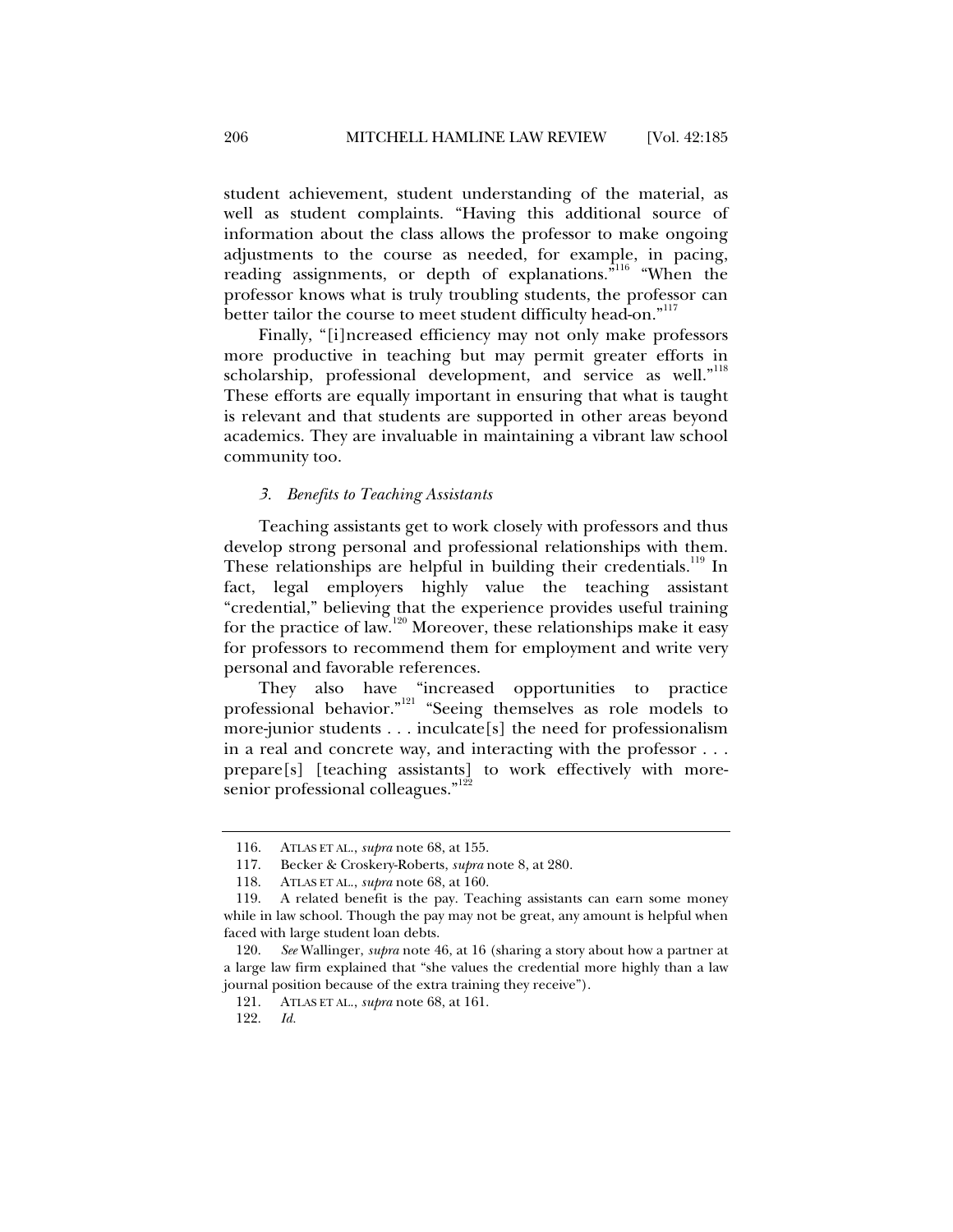Importantly, the experience also strengthens their research, writing, and oral presentation skills.<sup>123</sup> By critiquing student papers, they get to examine effective as well as ineffective legal writing. They are exposed to different writing styles too, thus allowing them to build on their writing repertoire. The repetition of the same assignments also results in a more complete learning of the subject matter, as they are more mentally engaged in the material as teachers.<sup>124</sup>

"Peer teaching can also benefit teaching assistants on an affective level."<sup>125</sup> "By assisting first-year students, [teaching assistants] may enhance their own self-confidence as well as their tolerance of others."<sup>126</sup> "They also learn about group dynamics and interpersonal skills, which are important for lawyers to know."<sup>127</sup> And, they develop new friendships and "experience the joy of helping others."<sup>128</sup>

Finally, teaching assistants benefit from the cooperative learning in very much the same way the students do. It prepares them for the practice of law, as lawyers regularly collaborate with others.

## *C. The Disadvantages of Using Teaching Assistants in a Legal Writing Program*

The "greatest burden" of using teaching assistants is on the professor's time.129 A large part of the professor's time is spent communicating and meeting with teaching assistants, devising exercises and answer keys for the breakout sessions, reviewing their feedback, and preparing sample drafts of the graded assignments for them to use when commenting. This time is essential to

 <sup>123.</sup> *See* Bowman, *supra* note 52, at 16 (explaining how the Teaching Fellow program at Stetson helps its legal writing professors achieve their "mission of teaching fundamental communication and analytical skills to the first-year students" while "continuing to develop the communication and analytical skills" of their teaching fellows).

 <sup>124.</sup> Becker & Croskery-Roberts, *supra* note 8, at 277; *see also* Topping, *supra* note 111, at 324 (explaining how peer tutoring enhances the tutor's cognitive processing because, among other things, "existing knowledge is transformed by reorganisation [sic], involving new associations and a new integration").

 <sup>125.</sup> Becker & Croskery-Roberts, *supra* note 8, at 278.

 <sup>126.</sup> *Id.* 

 <sup>127.</sup> Feinman, *supra* note 5, at 282.

 <sup>128.</sup> *Id.*

 <sup>129.</sup> *Id.*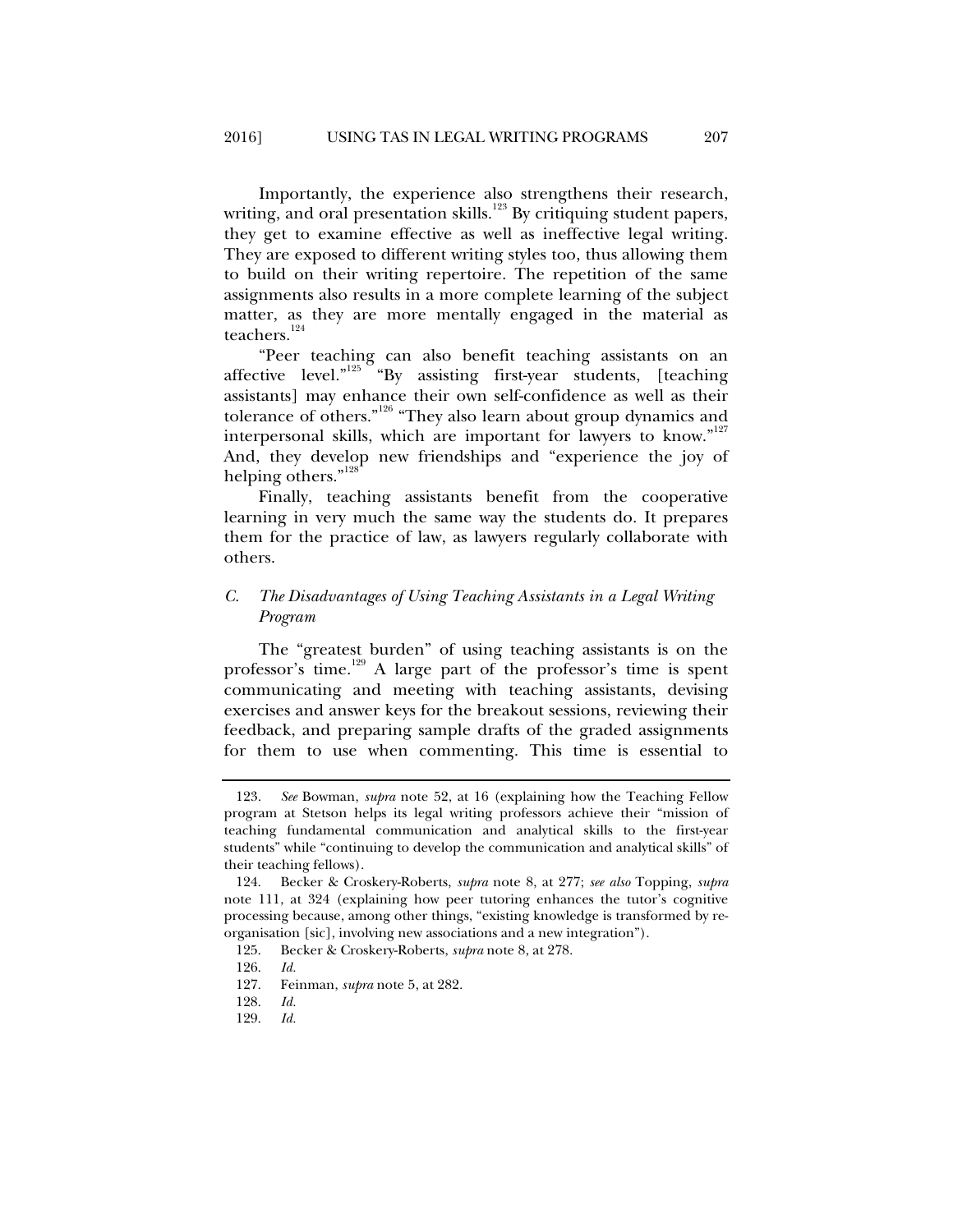ensuring that there is consistency in what is being taught by the professor and the teaching assistants. Thus, it cannot be bypassed. Yet, some of the time, like developing practice exercises and answer keys, is fixed, once a system has been established. $^{130}$ 

On the other hand, the greatest disadvantage to the students is the "dissemination of misinformation."<sup>131</sup> If a teaching assistant makes a mistake or says something that is contrary to the professor's instruction, it can create confusion and elevate, rather than reduce, student stress and anxiety. Similarly, when the written feedback they receive from the professor and teaching assistant differs, students might not know which advice is proper. This too can be a frustrating experience for a novice writer. Nonetheless, "there is substantial value obtained through student awareness that reasonable persons can have differing perceptions of competent writing."<sup>132</sup> Ultimately, the students need to cope with "occasional differences of opinion" as "such disputes will be par for the course in everyday legal practice."<sup>133</sup>

Even with these real costs on a professor's time and risks associated with incorrect or conflicting information passing to the students, the benefits of using teaching assistants are far too numerous to disregard. This is especially true since there are simple ways to lighten the professor's workload and minimize the risks of disseminating misinformation.

#### IV. A MODEL FOR USING TEACHING ASSISTANTS

To begin, professors should handpick their teaching assistants, preferably selecting former students who performed well in their first-year legal writing classes. Presumably, those students will require less training because they mastered the skills and are accustomed to the professors' coursework and teaching methodologies. In addition to a strong academic record, the students should be likeable, responsible, and comfortable with public speaking as well as giving written feedback.

 <sup>130.</sup> *Id.* at 281.

 <sup>131.</sup> Cheslik, *supra* note 13, at 405–06 (explaining that "by far the most often mentioned disadvantage of using TAs—cited by more than 70 percent of respondents—is that TAs disseminate misinformation").

 <sup>132.</sup> Donald S. Cohen, *Ensuring An Effective Instructor*-*Taught Writing and Advocacy Program: How to Teach the Teachers*, 29 J. LEGAL EDUC. 593, 606 (1978).

 <sup>133.</sup> Becker & Croskery-Roberts, *supra* note 8, at 300.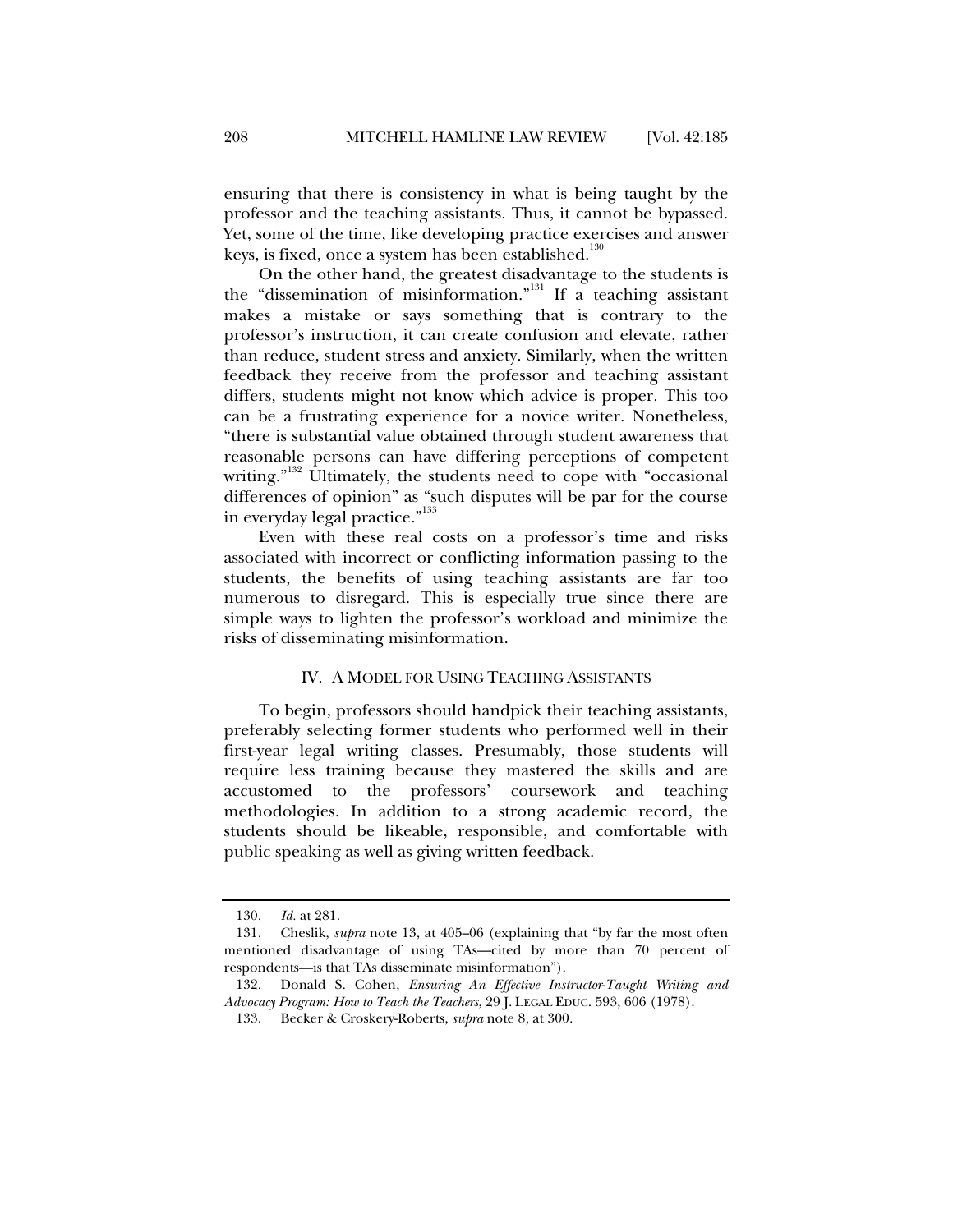Teaching assistants should serve three main functions: (1) providing written feedback on assignments; (2) teaching the breakout sessions; and (3) mentoring students. Professors should clearly explain these responsibilities and likely demands on their time. They should also explain their expectations and curricular goals for the program. They should do so at the beginning of the semester and reiterate them throughout the year as necessary.<sup>134</sup> Specifically, "[i]nitial training should inform [the teaching assistants] of relevant program policies, set forth [the teaching assistants'] roles, explain the professor's expectations for [the teaching assistants], and expose [the teaching assistants] to scenarios that they are likely to face in the course of their duties."<sup>135</sup> This training is important to ensuring that the teaching assistants understand their job functions as well as work in harmony with the professor.

The professor should have regular contact with the teaching assistants throughout the semester, even if it is only over the phone or by e-mail. During these meetings, the professor should continue to train the teaching assistants on the substantive material and effective teaching methodologies. This "[o]ngoing training [also] should include detailed discussions of the professor's pedagogy, classroom exercises, course assignments (including the specific goals of the assignments), and the first-year students' progress."<sup>136</sup> These discussions are helpful because they often shed light on student confusion and struggles.

In addition to staying in contact with the teaching assistants, the professor must closely supervise their work, particularly the feedback they give on assignments. Though professors should have faith in their teaching assistants' work, and communicate that trust to them often, they nonetheless must scrutinize everything they do:

The professor must bear the ultimate responsibility for directing the teaching assistants, and walks a fine line when doing so. On one hand, the professor must guide [the teaching assistants] without being too overbearing;

 <sup>134.</sup> *Id.* at 291–92 (noting that professors should explain upfront: (1) their "overall expectations for the class"; (2) the teaching assistant's "role as a vital component of the course"; (3) "the goals to be achieved by individual course assignments"; and (4) "[a]ny subjects on which the professor[s] want[] to provide a unified message.").

 <sup>135.</sup> ATLAS ET AL., *supra* note 68, at 168.

 <sup>136.</sup> *Id.*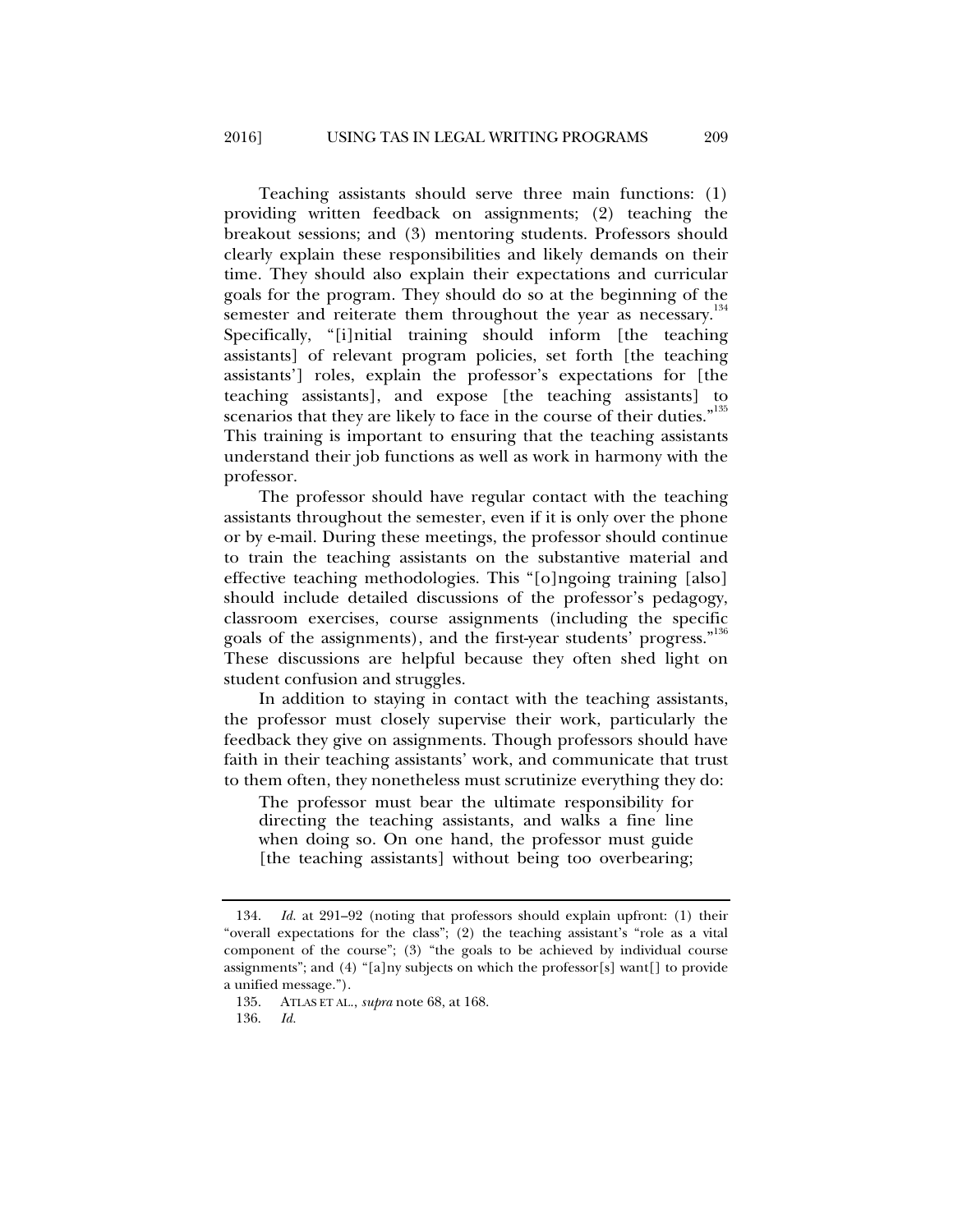over-supervision is likely to create a group of teaching assistants that lack initiative. On the other hand, undersupervision has its own set of dangers, particularly because . . . [teaching assistants] have had little prior teaching history and thus cannot fall back on their own experience if questions arise about a task or if problems emerge with a student.<sup>1</sup>

Thus, everything that a teaching assistant intends to use—from research and writing exercises and examples to PowerPoint presentations—must be reviewed. The teaching assistants should get feedback from the professor before and after every breakout session as well.<sup>138</sup> This type of supervision is needed to not only control the flow of information to the students but also to minimize the risk of their disseminating wrong or contradictory information. It is also useful in guiding the students on how to answer common questions and student concerns.

The same level of monitoring applies to any written feedback that the teaching assistants give as well. First, professors should give the teaching assistants "[d]etailed written instructions for [all of the] specific assignments."139 They should prepare models or sample answers to the assignments when possible too. Second, they should review their comments on student assignments and discuss any potential issues, including concerns related to the substance, organization, clarity, or tone of the comments. Like the students, the teaching assistants similarly benefit from learning about what they are doing well and hearing suggestions about how they can improve. Thus, "it is important for the professors to work closely with the [teaching assistants], to discuss the assignments with them, and to review the [teaching] assistants' comments on the first drafts before returning them to the students."<sup>140</sup>

This guidance is essential to making certain that students receive clear, consistent, and useful feedback. Even though the teaching assistants' review of the students' work does not dictate a grade for the assignment, the comments should represent the professor's expectations for that assignment. Thus, the feedback

 <sup>137.</sup> Becker & Croskery-Roberts, *supra* note 8, at 290–91.

 <sup>138.</sup> Vance, *supra* note 3, at 5 (explaining how at Valparaiso University School of Law they hold "morning sessions" so that professors could "achieve consistency among TAs in the correcting of student assignments").

 <sup>139.</sup> Becker & Croskery-Roberts, *supra* note 8, at 297.

 <sup>140.</sup> Gordon, *supra* note 40, at 612.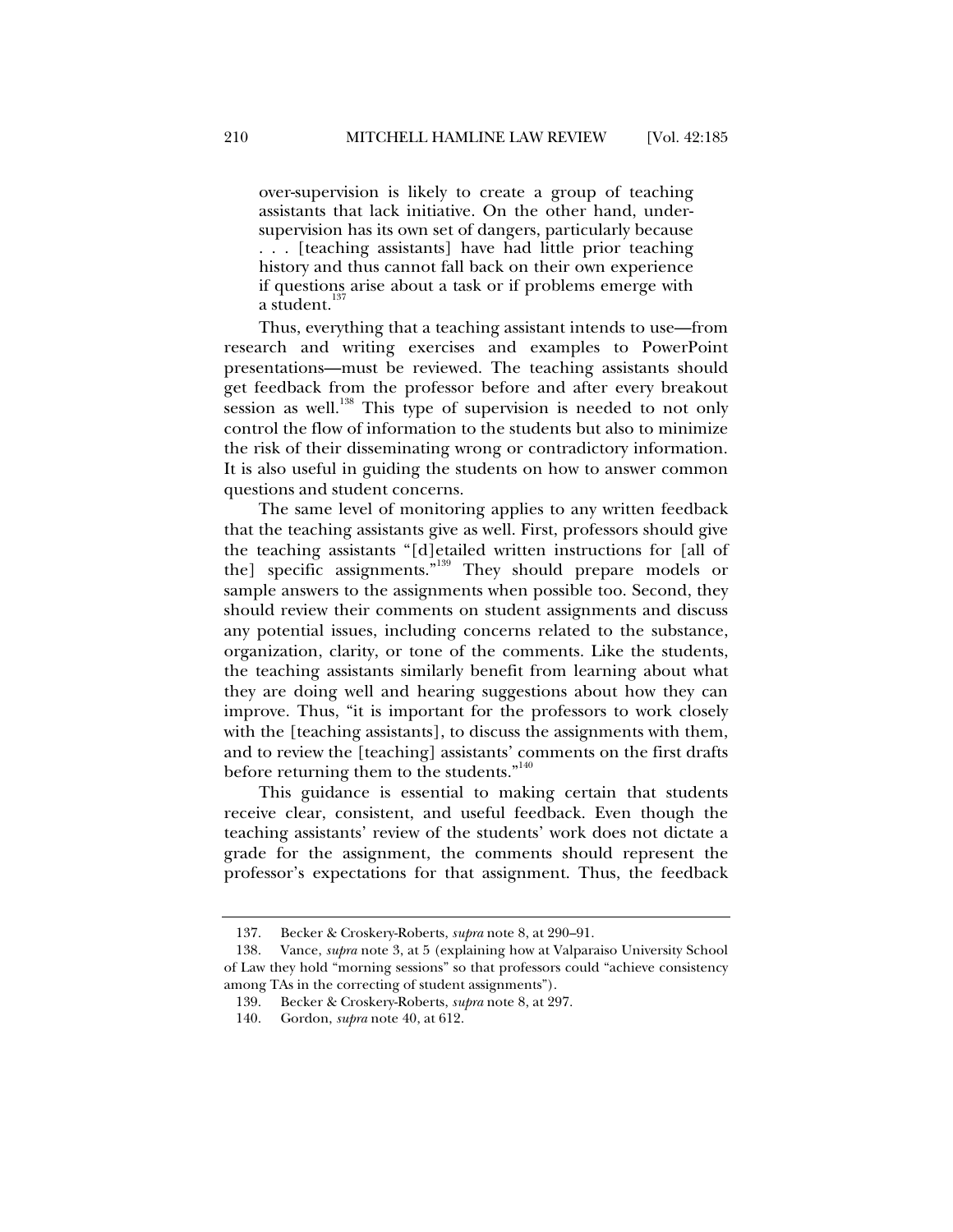must be clear and reliable. The only way to be certain of this is to read over all of the teaching assistants' comments before they are returned to the students.

In addition to providing feedback to the students, the teaching assistants' other major task should be to teach the weekly breakout sessions. The class size for the breakout sessions should be small, preferably no more than fifteen students, and they should follow the professor's large class meeting with the students. The focus of the breakout sessions should be on reinforcing the skills taught by the professor and providing as many practice research and writing experiences as possible. The instruction should not be limited to discrete topics, such as citation, grammar, and punctuation. They should be teaching the fundamentals of good legal research and writing. They should be discussing and reviewing important topics, like reading cases, rule synthesis and development, large- and small-scale organization, persuasion, tone, etc. Though the teaching assistants should be encouraged to suggest ideas for the breakout sessions and prepare draft materials, the professor should be the one to define the goals for each breakout session and design or approve of all the materials and exercises they will use.

Importantly, the teaching assistants should not grade the students in any way, nor should they suggest or recommend grades to the professors. "Not only can [teaching-assistant] grading hurt the cooperative relationship between [the teaching assistant] and student, but it can also cause administrative and pedagogical problems."141 As students themselves, they lack the experience and ability to judge how a student has performed, especially relative to his or her peers. Besides, many of the benefits that teaching assistants add to a legal writing program—the non-judging audience, collaborative learning, and emotional support—are immediately lost once they take on the role of an evaluator. Even a perception that they are involved in the grading can be detrimental. Thus, not only should the teaching assistants play no part in deciding interim or final grades, but that fact should be clearly communicated to the students.<sup>142</sup>

Finally, the teaching assistants should serve a mentoring role. They should make themselves available to the students, either

 <sup>141.</sup> Cheslik, *supra* note 13, at 398.

 <sup>142.</sup> *See infra* Appendix A. This is why I include an explicit statement in my course guidelines that I alone grade the assignments.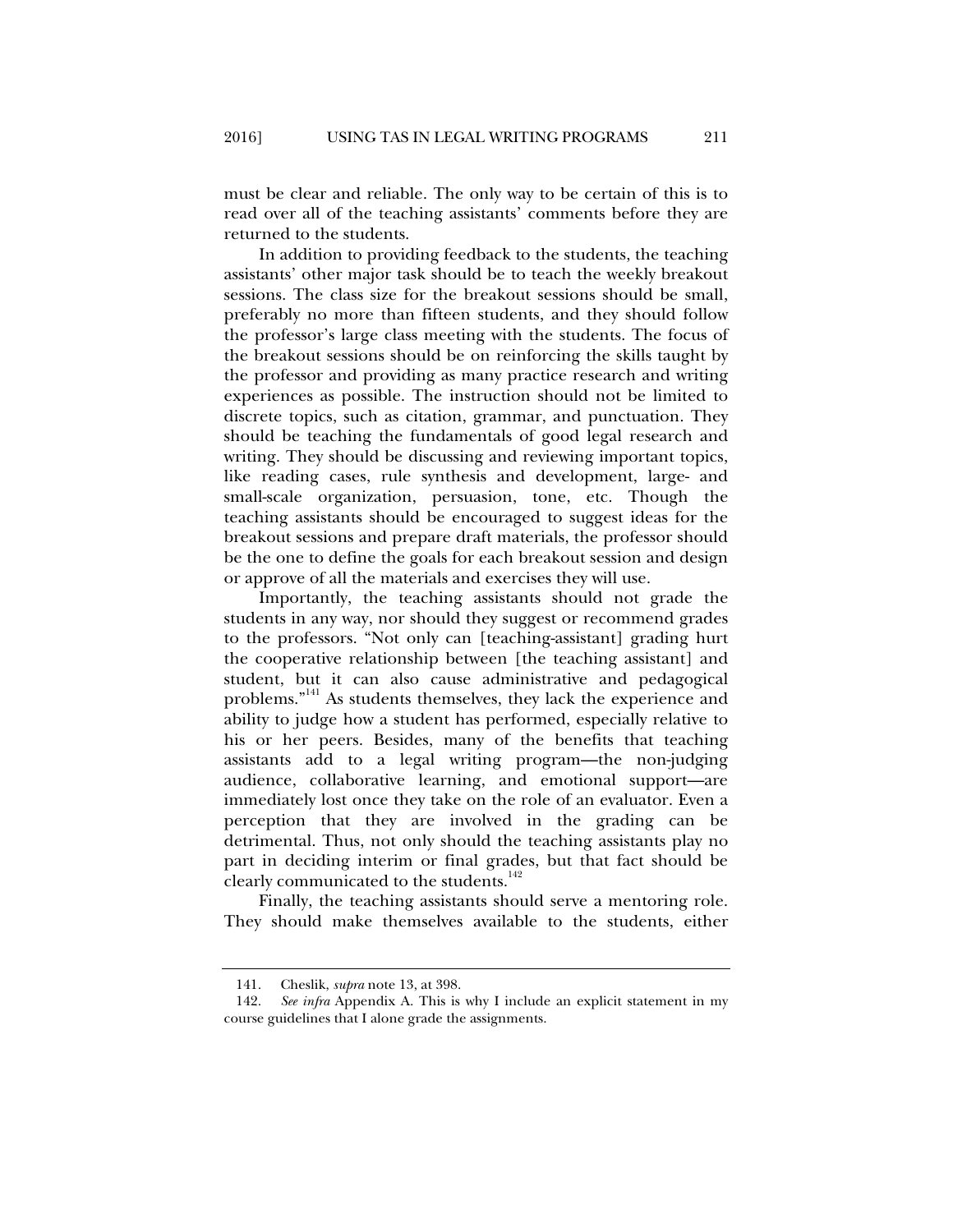through the use of office hours or by telephone or email, to address whatever questions or concerns the students might have. They should be prepared to answer non-legal research and writing questions too, as the students will look to them for emotional support and other academic guidance. Though the professor can certainly dictate a minimum amount of time for which teaching assistants should be available, it is preferable to let the teaching assistants decide on how they will meet this particular obligation. The relationship between teaching assistants and their students will be more durable and productive if it develops organically.

## V. CONCLUSION

As economic pressures to save money increase, law schools should look to the integration of teaching assistants as an effective and affordable way to help deliver quality education to their students; "[t]he use of teaching assistants, especially when contrasted with traditional modes of education, enriches the atmosphere of the law school by demonstrating a commitment to the success of its students and a concern for their welfare."<sup>143</sup> Thus, law schools should make the use of teaching assistants a key feature of their first-year legal writing programs.

143. Feinman, *supra* note 5, at 282.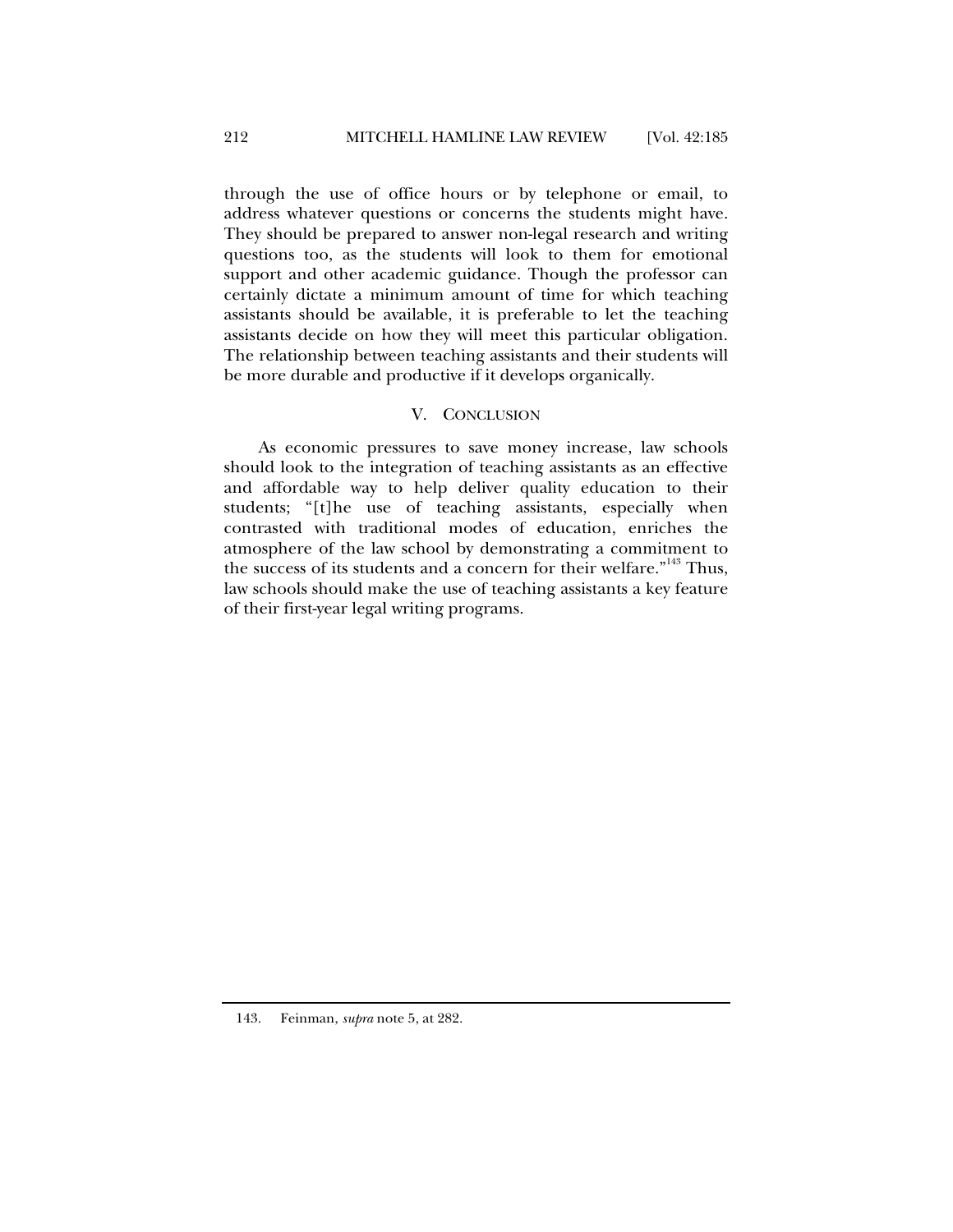#### VI. APPENDIX A

[Excerpt from Legal Writing I Course Guidelines]

#### **TEACHING ASSISTANTS AND BREAKOUT SESSIONS**

I have engaged four outstanding second-year students as Teaching Assistants for the course.  $\frac{1}{144}$ ,  $\frac{1}{144}$ ,  $\frac{1}{144}$ ,  $\frac{1}{144}$ ,  $\frac{1}{144}$ ,  $\frac{1}{144}$ ,  $\frac{1}{144}$ ,  $\frac{1}{144}$ ,  $\frac{1}{144}$ ,  $\frac{1}{144}$ ,  $\frac{1}{144}$ ,  $\frac{1}{144}$ ,  $\frac{1}{144}$ ,  $\frac{1}{144}$ ,  $\frac$ \_\_\_\_\_\_\_ were first-year students of mine. They are all excellent legal thinkers and writers. They will conduct the weekly Breakout Sessions. In those sessions, they will help you to: (1) understand the material we cover in class; (2) practice the reasoning and writing skills you acquire during the course; (3) develop good writing habits; and (4) grasp the principles of legal research. They will not discuss how to write graded assignments or provide the answers to graded assignments. Although they will assist me in commenting on the papers you submit, I alone grade your assignments. You should follow my class instruction and directions when completing all assignments. Also, you should always seek clarification from me if you have any questions about what you were taught during any of the Breakout Sessions.

 <sup>144.</sup> I have deleted the names of my teaching assistants for their privacy.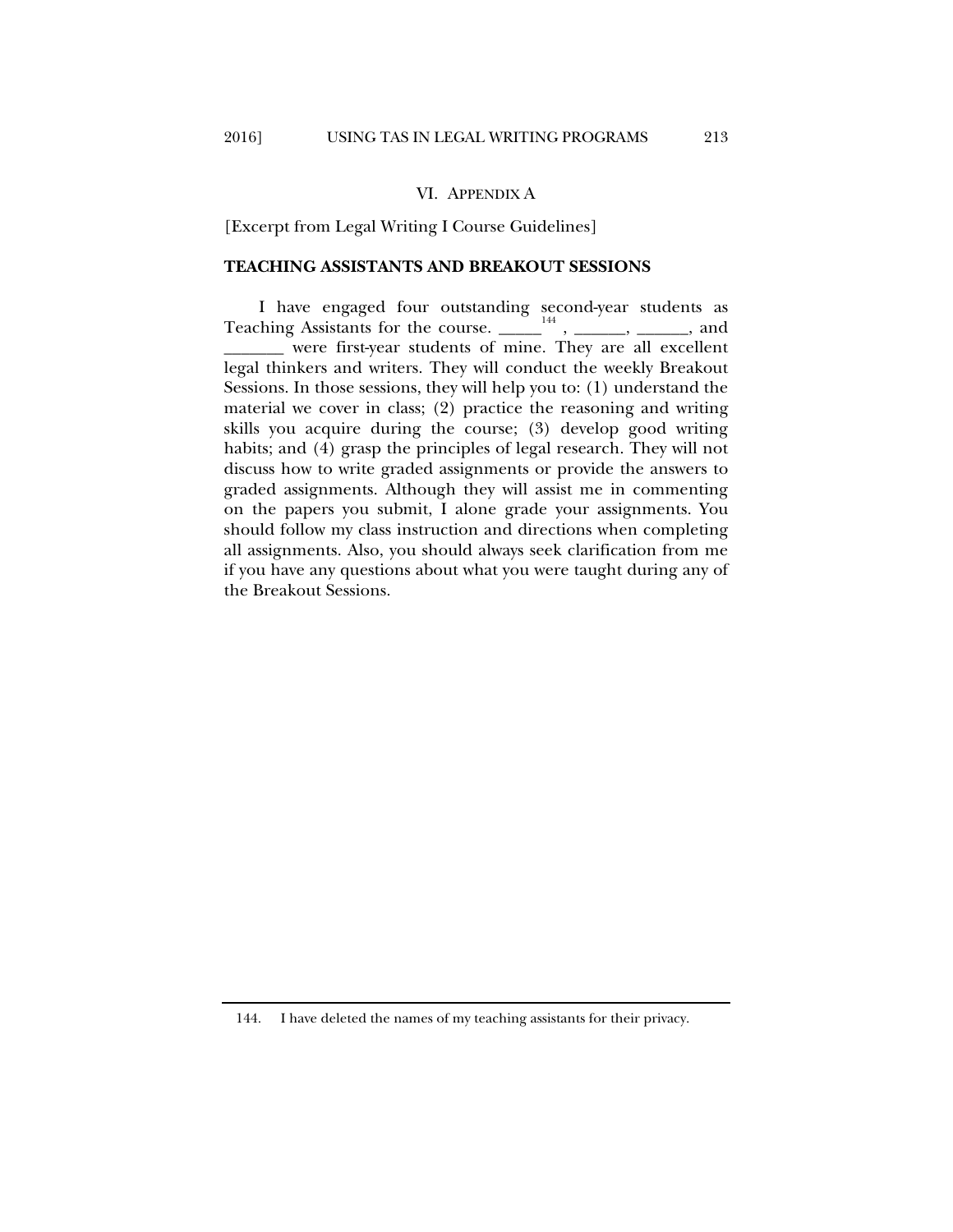#### VII. APPENDIX B

## **Guided Writing Exercise for Thesis—Defendant**

**1. State Congress's purpose in enacting Title IX in a way that favors your client; cite a case in support.**

**2. Using a quote from** *Jennings***, assert what Title IX is not intended to be.**

**3. Set out the relevant portion of Title IX; cite the statute.**

**4. State the elements of Title IX in a way that favors your client; cite a case in support.**

**5. Assert that Plaintiff has failed to offer sufficient evidence to establish a genuine issue of material fact for all the elements of her Title IX claim.** 

**6. Assert that, although she established that the undisputed elements are satisfied, she cannot raise a genuine issue of material fact on the disputed elements, explaining why and citing cases. \** 

**7.Conclude that because Plaintiff cannot meet her burden, the Court must grant the motion for summary judgment.**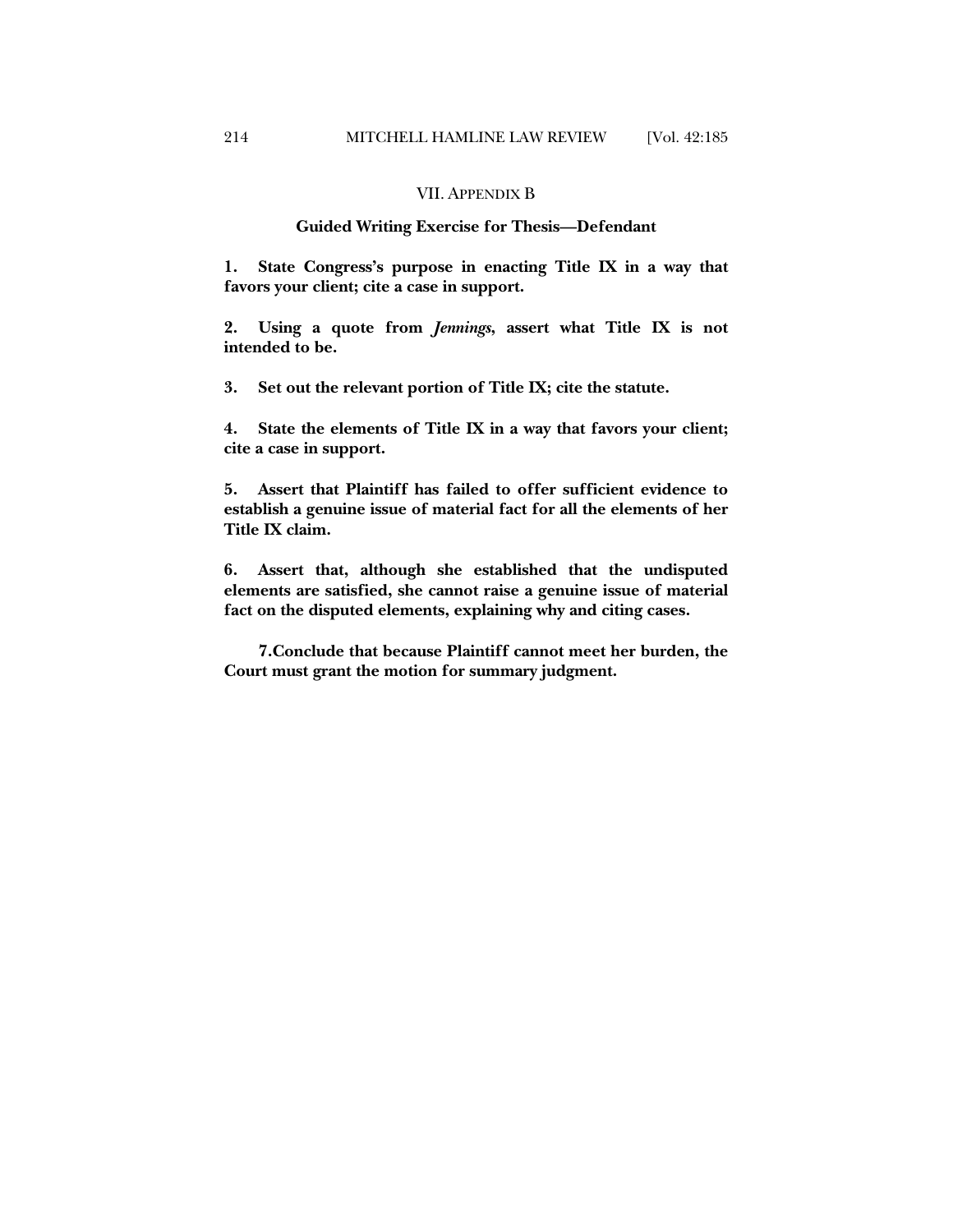#### VIII.APPENDIX C

## **Guided Writing Exercise for Thesis - Defendant (Completed Version for Teaching Assistants)**

## **1. State Congress's purpose in enacting Title IX in a way that favors your client; cite a case in support.**

 Congress enacted Title IX "[t]o avoid the use of federal resources to support discriminatory practices and to provide effective protection against those practices." *Gebser v. Lago Vista Indep. Sch. Dist.* 524 U.S. 274, 286 (1998).

## **2. Using a quote from** *Jennings***, assert what Title IX is not intended to be.**

Nevertheless, Title IX is not intended to be a "general civility code." *Jennings v. Univ. of N.C.*, 483 F.3d 686, 696 (4th Cir. 2007).

#### **3. Set out the relevant portion of Title IX; cite the statute.**

Title IX provides, in pertinent part, that "[n]o person in the United States shall, on the basis of sex, be excluded from participation in, be denied the benefits of, or be subjected to discrimination under any education program or activity receiving Federal financial assistance." 20 U.S.C. § 1681(a) (2012).

## **4. State the elements of Title IX in a way that favors your client; cite a case in support.**

To prevail on a Title IX claim, a plaintiff must prove that: (1) the institution is a federal funding recipient; (2) a school official with authority to address the discrimination was "deliberately indifferent" to known acts of sexual harassment in its programs or activities; (3) the harassment was "severe, pervasive, and objectively offensive"; and (4) the harassment "effectively denied equal access to" the institution's resources. *Davis v. Monroe*, 526 U.S. 629, 650–51 (1999).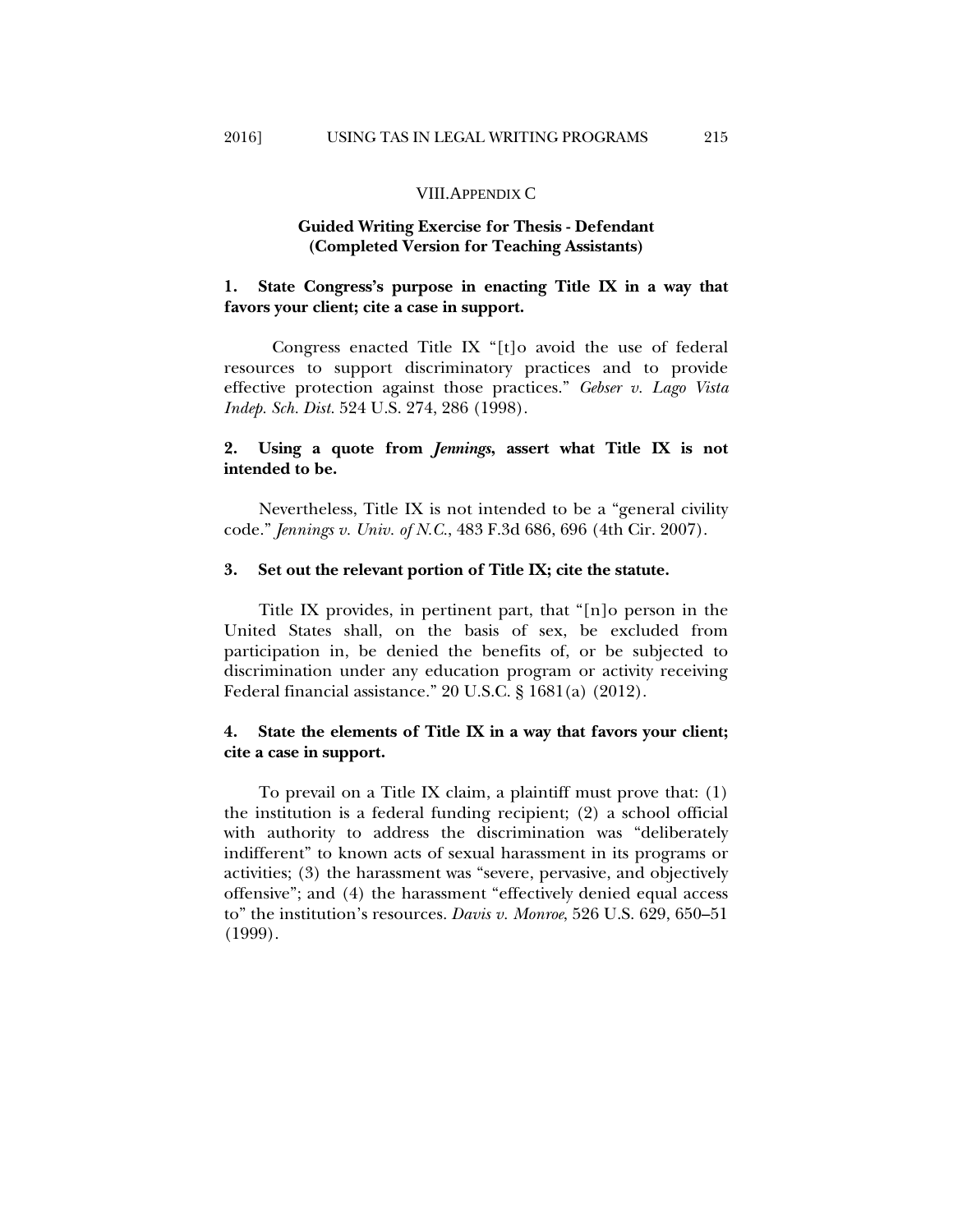## **5. Assert that Plaintiff has failed to offer sufficient evidence to establish a genuine issue of material fact for all the elements of her Title IX claim.**

Ridgefield has failed to offer sufficient evidence to establish a genuine issue of material fact for every element of her Title IX claim.

## **6. Assert that, although she established that the undisputed elements are satisfied, she cannot raise a genuine issue of material fact on the disputed elements, explaining why and citing cases.**

Although Ridgefield established that WPSC is a federally funded recipient and that it had actual knowledge of the complaints she lodged between December 2012 and February 2013, she cannot demonstrate a genuine issue of material fact that White's enthusiastic romantic attention was so severe, pervasive, and objectively offensive that it deprived her of access to WPSC. *Sauerhaft v. Bd. of Educ. of Hastings-on-Hudson Union Free Sch. Dist.*  (*Hastings I*), No. 05 Civ. 09087 (PGG), 2009 WL 1576467, at \* 5 (S.D.N.Y. June 2, 2009), *aff'd sub nom*, *R.S. v. Bd. of Educ. of Hastingson-Hudson Union Free Sch. Dist.* (*Hastings II*), 371 F. App'x 231 (2d Cir. 2010). Nor can she establish that Johnson's one-on-one counseling sessions with White and Ridgefield amounted to deliberate indifference. *Davis*, 626 U.S. at 654.

## **7. Conclude that because Plaintiff cannot meet her burden, the Court must grant the motion for summary judgment.**

Therefore, because she cannot satisfy her burden, the Court must grant the motion for summary judgment dismissing Ridgefield's Title IX sexual harassment claim.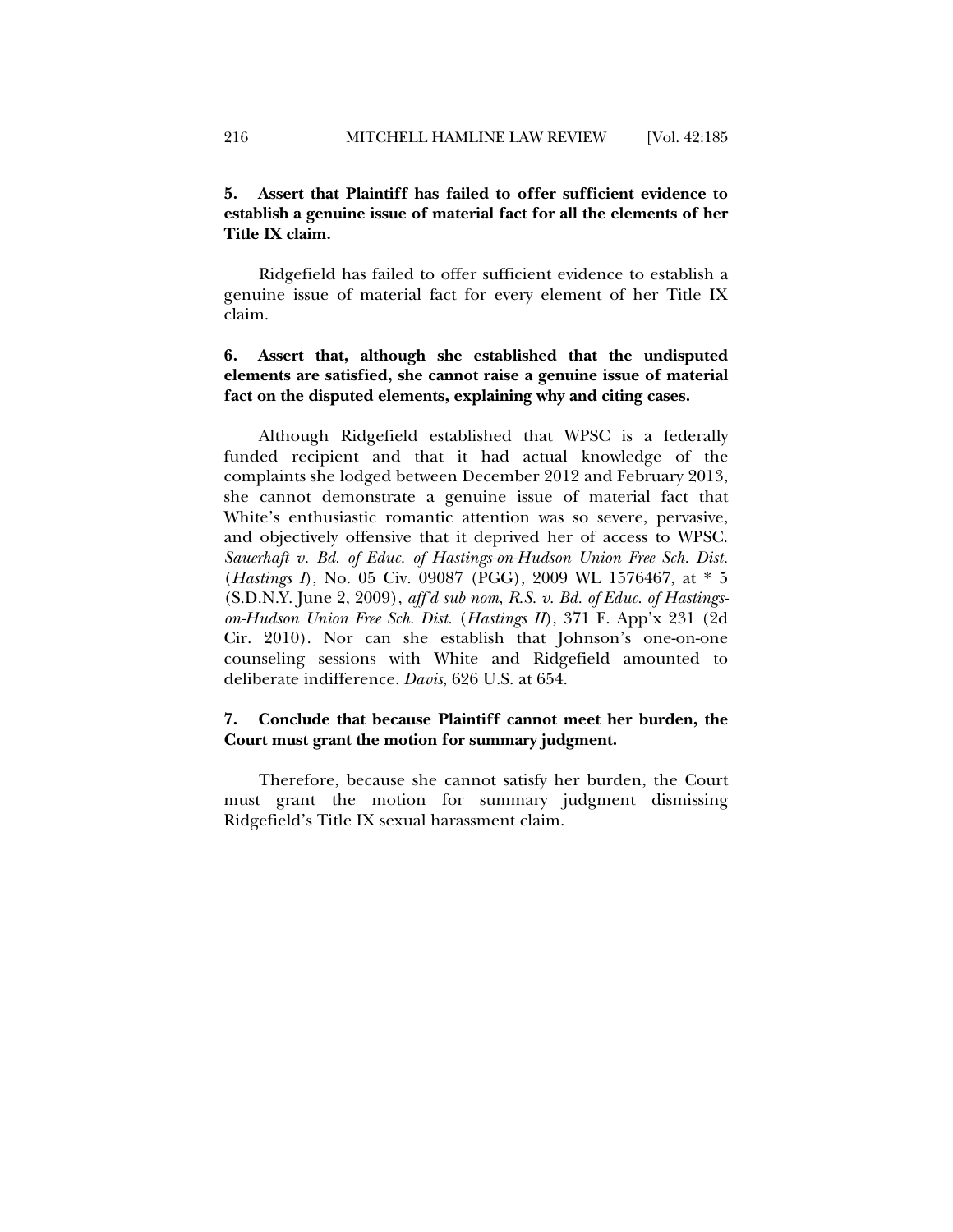#### IX. APPENDIX D

#### **SJ Brief: Additional Research for the Substantive Issues**

Assess the strength of your substantive arguments. Evaluate whether you have located the most relevant authority and know how to use it appropriately. You will need to state (and frame favorably) the law on the following questions:

- When do courts consider conduct to be severe?
- When do courts consider conduct to be pervasive?
- When is there a denial of educational benefits?
- When does a school act with deliberate indifference?

The Topic Civil Rights (78) and Key Number 1067(3) was the most relevant one. A search of West's Digests limiting cases to the Second Circuit using this topic and key number would have led you to some of the best Second Circuit cases. In the alternative, you could have run a <u>topic/key number search</u>  $(78k1067(3))$  in the Second Circuit - Court of Appeals database.

1.

2.

3.

- 4.
- 
- 5.
- 6.

Note: When using WestlawNext, the 2d Circuit database includes the Court of Appeals decisions as well as district court decisions within the 2d Circuit. When using Westlaw Classic, the 2d Circuit database includes only decisions by the Court of Appeals. You should look for relevant NY district court opinions.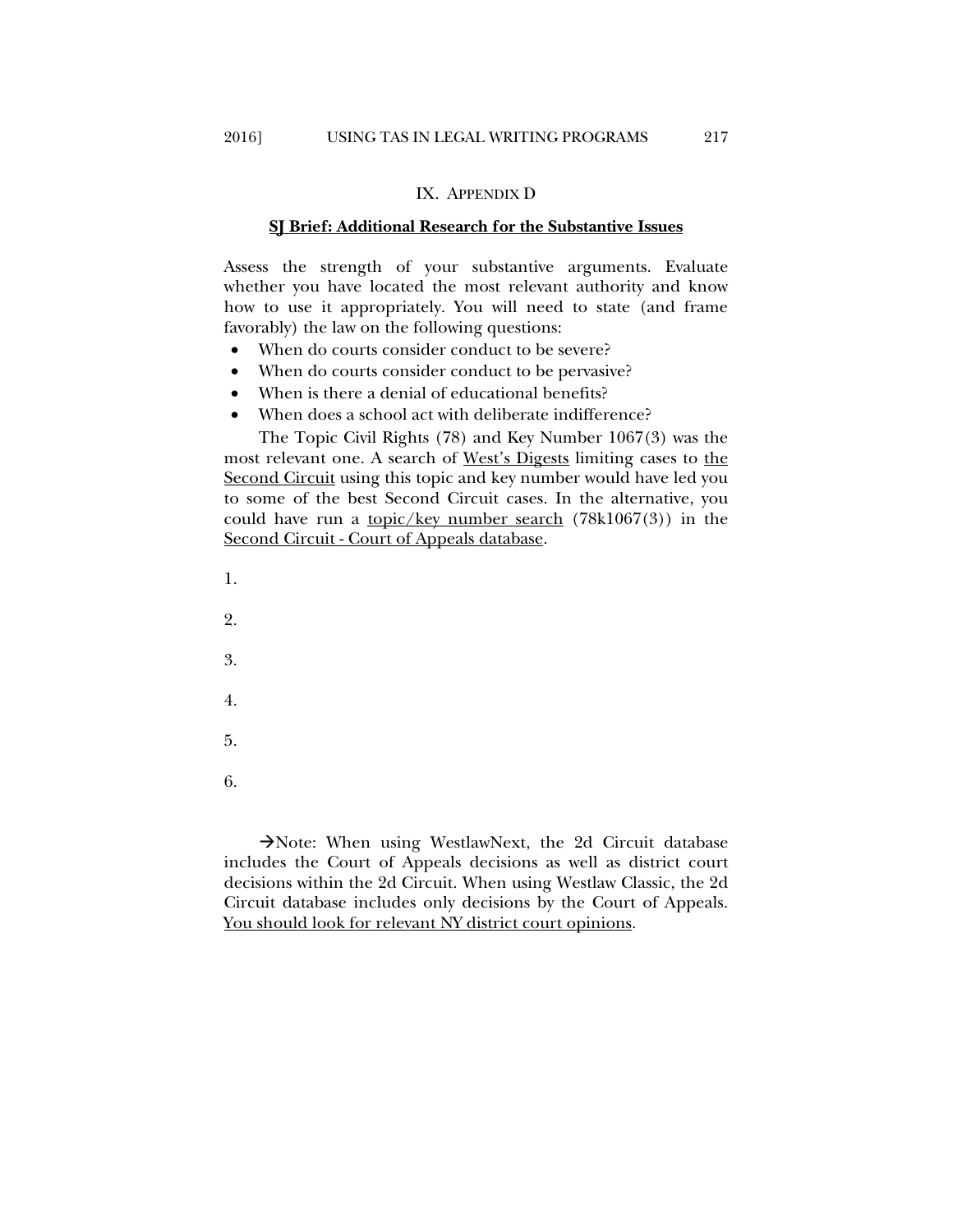Which New York district court decisions are relevant to your Argument?

1.

2.

In reading the cases you should have seen citations to United States Supreme Court decisions. Which one is the most relevant to your Argument?

## What authority should you use for the brief?

Certainly, you will use mandatory (binding) authority to state the rules and explain the law. However, as we have seen in past assignments, you might need to rely on persuasive authority (including decisions by other Circuit Courts of Appeals or district court decisions) to provide illustrations as to how the law is applied in situations like yours. These might be cases that you use for parenthetical or text explanations.

Identify three ways that you can find additional persuasive authority?

1.

2.

3.

Using these methods, identify three decisions by other Circuit Courts of Appeals that might be relevant to your Argument.

- 1.
- 2.
- 3.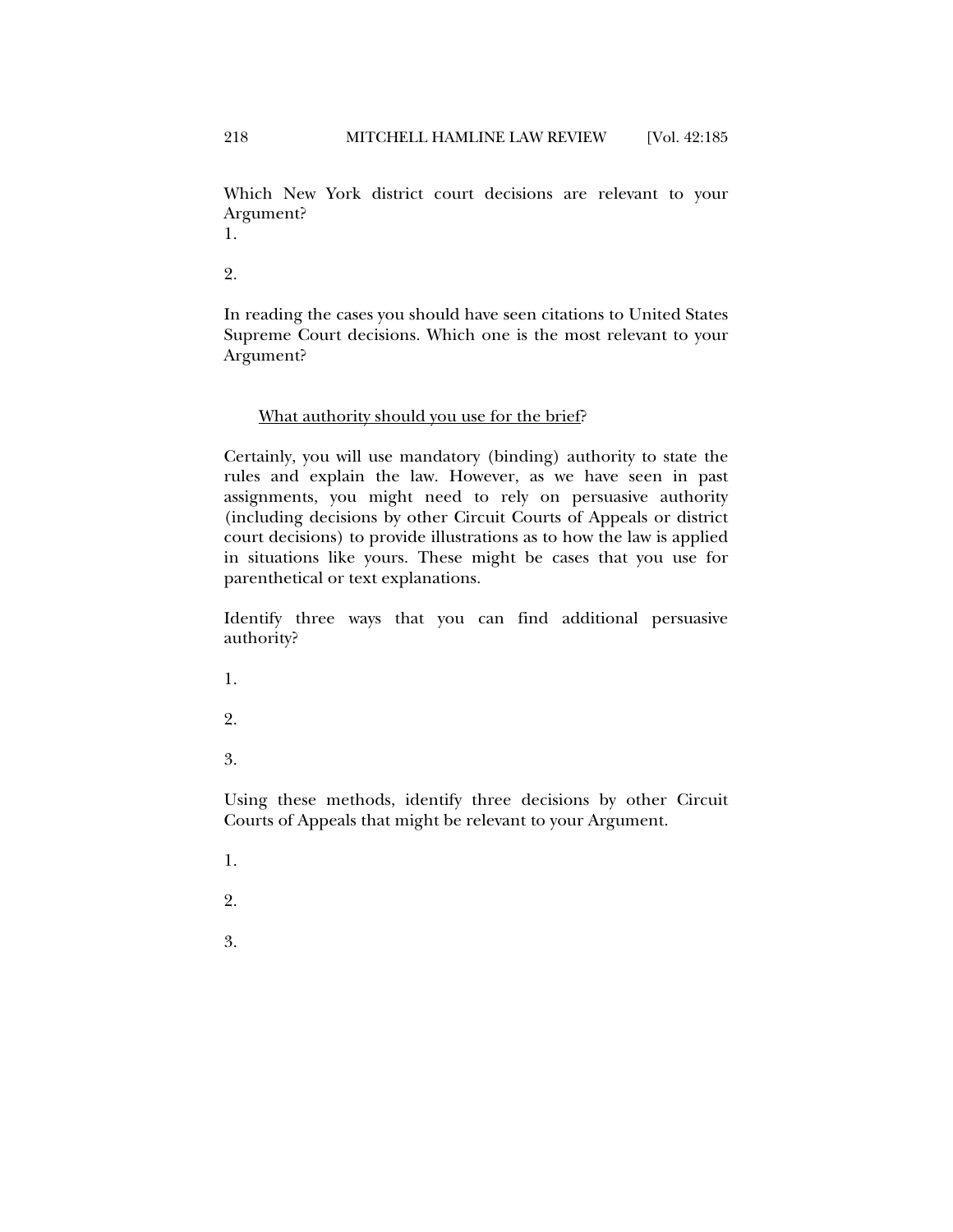Key Cite the *Davis* decision and find a decision by the United States District Court of Kansas where a college student alleged her classmate touched her several times on the shoulder/back and mid-thigh areas.

Key Cite the *Davis* decision and find a decision by the Northern District Court of New York involving a doctrinal student's claim of sexual harassment by her faculty advisor.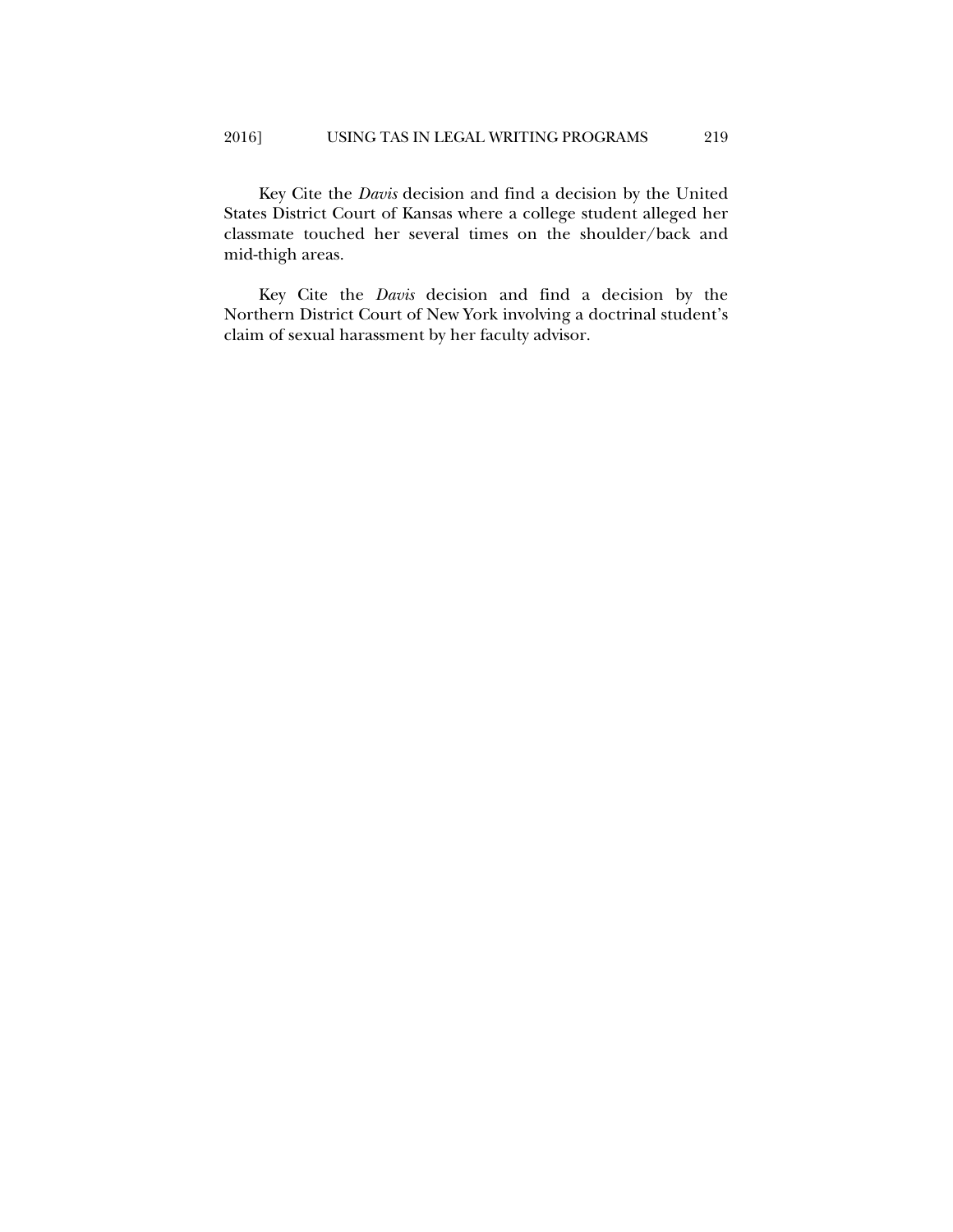#### X. APPENDIX E

## **SJ Brief: Additional Research for the Substantive Issues (Completed Version for Teaching Assistants)**

Assess the strength of your substantive arguments. Evaluate whether you have located the most relevant authority and know how to use it appropriately. You will need to state (and frame favorably) the law on the following questions:

- When do courts consider conduct to be severe?
- When do courts consider conduct to be pervasive?
- When is there a denial of educational benefits?
- When does a school act with deliberate indifference?

The Topic Civil Rights (78) and Key Number 1067(3) was the most relevant one. A search of West's Digests limiting cases to the Second Circuit using this topic and key number would have led you to some of the best Second Circuit cases. In the alternative, you could have run a <u>topic/key number search</u> (78k1067(3)) in the Second Circuit - Court of Appeals database.

**[TAs: They should have identified these cases for Phase 1 Research Log. If you type 78K1067(3) and search in the Second Circuit Federal Cases database on WestlawNext, you will get a list of 54 cases. If you search in West Digest's System on WestlawNext using 78K1067(3) and limit the jurisdiction to 2d Circuit, you will get a list of 184 headnotes. Note the differences between the way the information is presented (cases v. headnotes).]** 

- **1.** *Papelino***, 633 F.3d 81**
- **2.** *R.S. (Hastings-on-Hudson)***, 371 F. App'x 231**
- **3.** *Abramova***, 278 F. App'x 30**
- **4.** *East Haven***, 200 F. App'x 46**
- **5.** *Hayut***, 352 F.3d 733**
- **6.** *Murray***, 57 F.3d 243**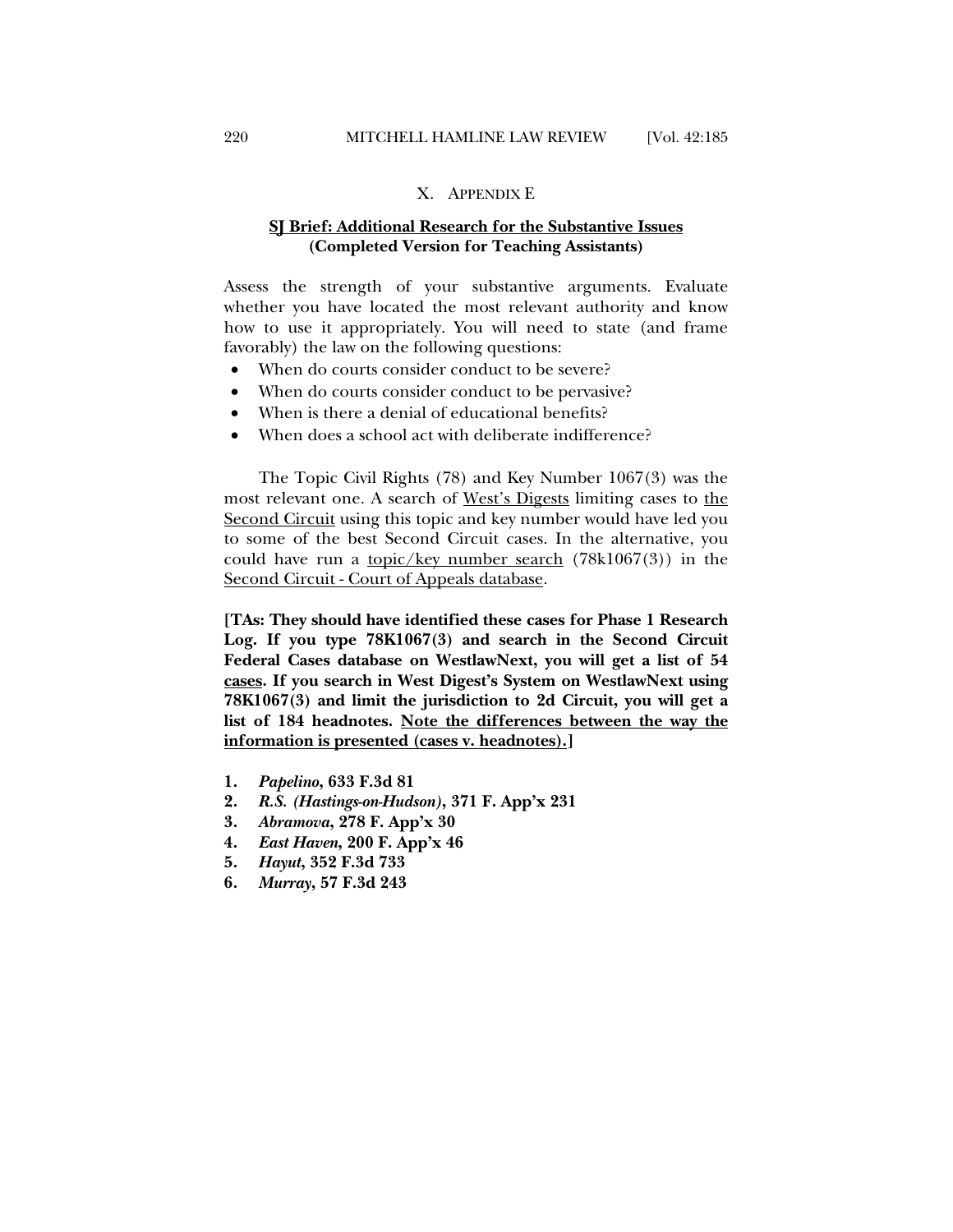Note: When using WestlawNext, the 2d Circuit database includes the Court of Appeals decisions as well as district court decisions within the 2d Circuit. When using Westlaw Classic, the 2d Circuit database includes only decisions by the Court of Appeals. You should look for relevant NY district court opinions.

Which New York district court decisions are relevant to your Argument?

**[TAs: These cases come up in the searches above. Demonstrate the topic and key number search on WestlawNext. Use 78K1067(3) and search in the Second Circuit Federal Cases database. Have the students review the list of 54 cases to find the relevant NY district court cases below.]** 

**1.** *Crandell***, 87 F. Supp. 2d 304 (S.D.N.Y. 2000)** 

**2.** *Sauerhaft***, 2009 WL 1576467 05 CIV 09087 (S.D.N.Y. 2009) (lower court decision to R.S. above—need it for facts)** 

In reading the cases you should have seen citations to United States Supreme Court decisions. Which one is the most relevant to your Argument?

**Davis, 526 U.S. 629** 

## **[TAs: The students might mention Gebser. They should not use this case.]**

## What authority should you use for the brief?

Certainly, you will use mandatory (binding) authority to state the rules and explain the law. However, as we have seen in past assignments, you might need to rely on persuasive authority (including decisions by other Circuit Courts of Appeals or district court decisions) to provide illustrations as to how the law is applied in situations like yours. These might be cases that you use for parenthetical or text explanations.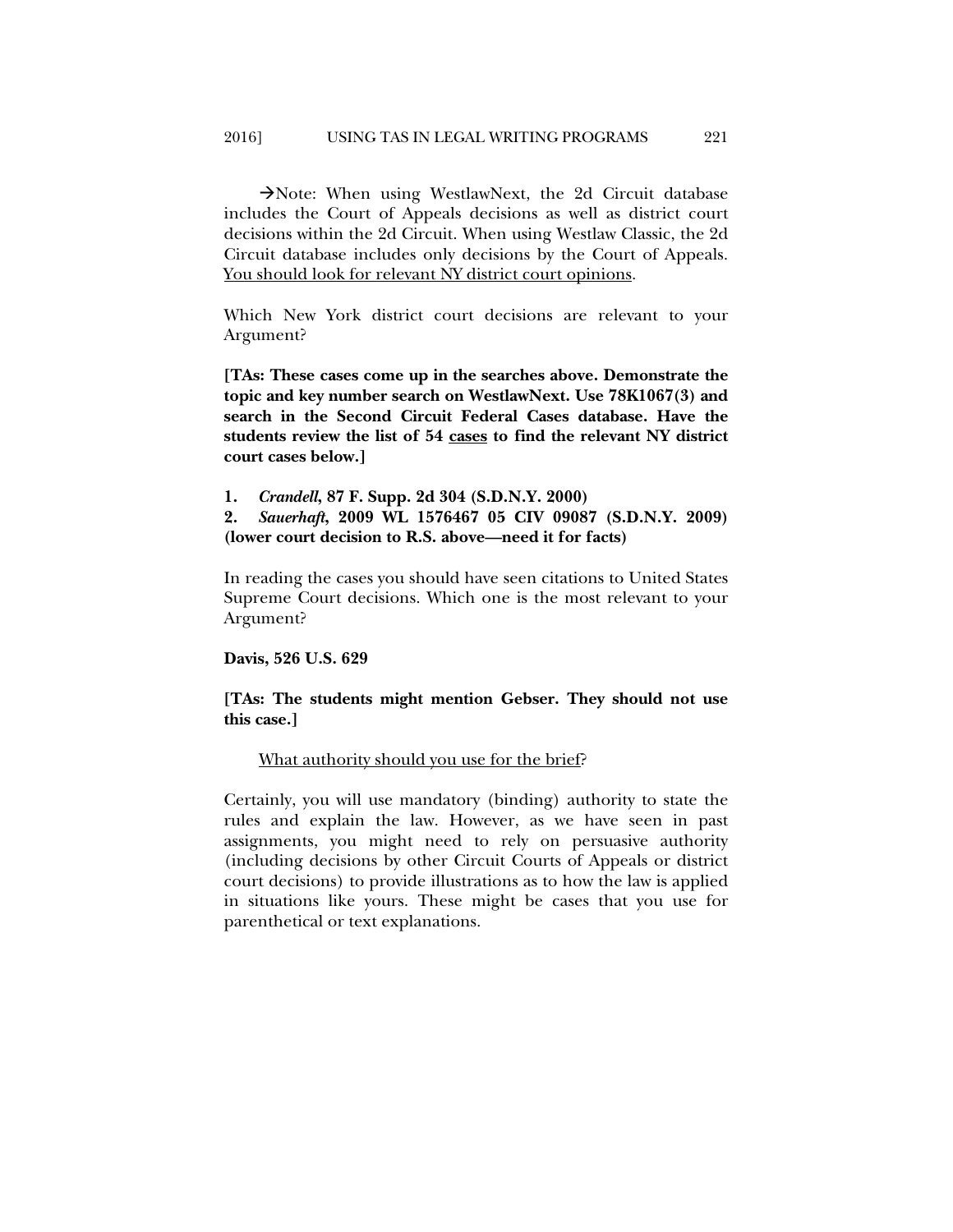Identify three ways that you can find additional persuasive authority?

**1. Searching the topic and key number 78K1067(3) using different databases** 

**2. Key Citing** *Davis* **and the relevant 2d Circuit decisions, then using Citing References, limiting by jurisdiction filters when necessary** 

#### **3. Reading cases cited within the relevant decisions**

Using these methods, identify three decisions by other Circuit Courts of Appeals that might be relevant to your Argument.

**[TAs: Demonstrate Method 1 above. Use 78K1067(3) and search in US Courts of Appeals database on WestlawNext. There will be a list of 85 cases. If you were to search in West Digest's instead, you will get a list of 274 headnotes. It's easier for the students to review by cases, not headnotes, for this part of the research.]** 

- **1.** *Hendrichsen***, 469 F.3d 479 (7th Cir. 2006).**
- **2.** *Jennings***, 482 F.3d 686 (4th Cir. 2007).**
- **3.** *Morse***, 154 F.3d 1124 (10th Cir. 1998).**

**[TAs: Demonstrate how to key cite Davis and use citing references using WestlawNext. Show the students how to filter the results to cases and by jurisdiction.]** 

Key Cite the *Davis* decision and find a decision by the United States District Court of Kansas where a college student alleged her classmate touched her several times on the shoulder/back and mid-thigh areas.

## *Cubie***, 244 F. Supp. 2d 1191**

Key Cite the *Davis* decision and find a decision by the Northern District Court of New York involving a doctrinal student's claim of sexual harassment by her faculty advisor.

#### *Elgamil***, 2000 WL 1264122**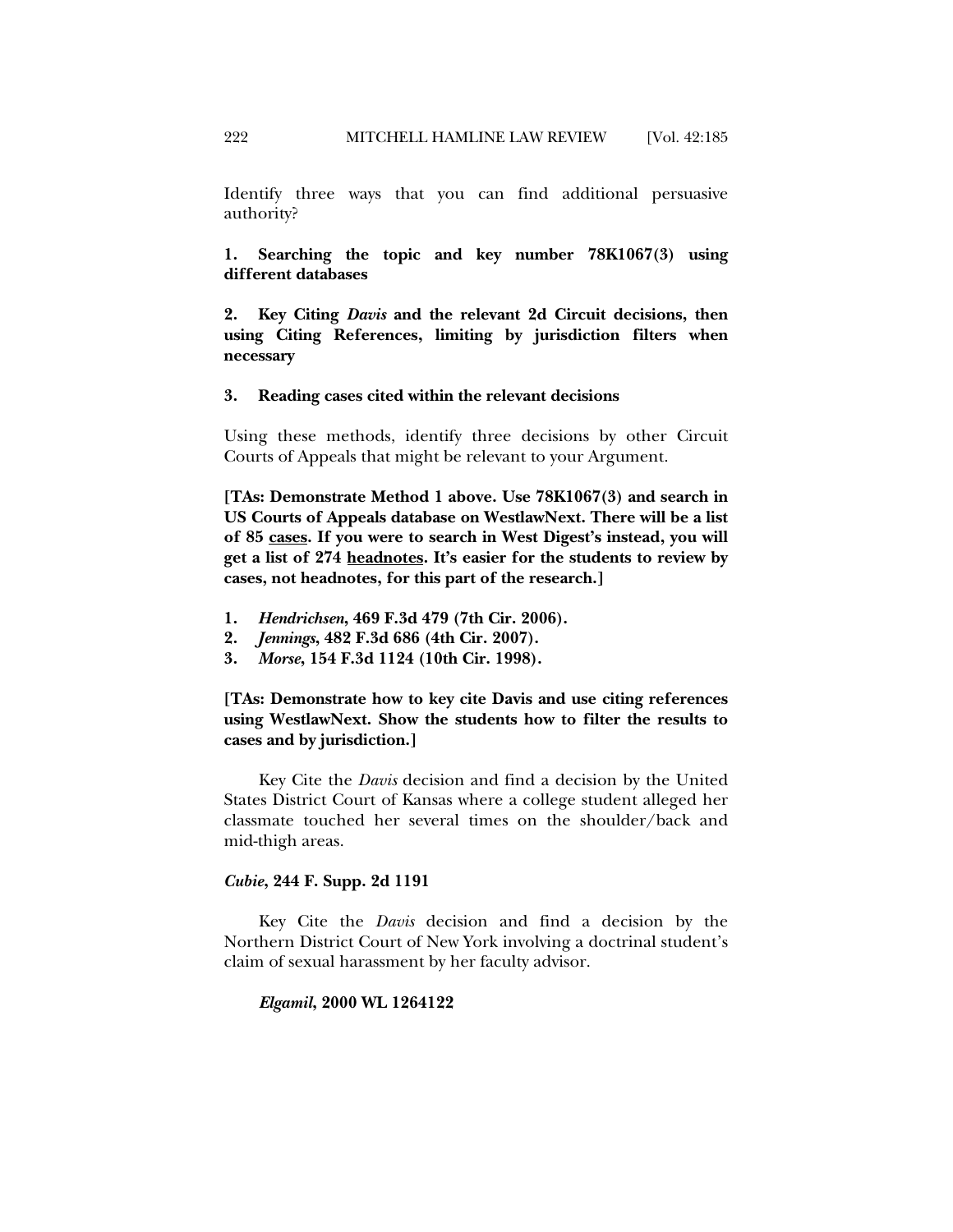## **CITATION EXERCISE (ANSWER KEY)**

**Find and correct the citation errors:** 

1. *James v. Gannett Co., 353 N.E.2d 834, 834* (N.Y. 1976).

**The bolded text should not be italicized. Only the case name (not the comma) should be italicized.** 

2. *Mahoney v. Adirondack Publ'g Co.*, 517 N.E.2d 1365, **at** 1367 (**N.Y.1987**).

**Delete the "at".** 

#### **Need space before "1987".**

3. A general purpose public figure is one who has obtained general fame or notoriety in the community. *Krauss v. Globe Int'l Inc.*, 674 N.Y.S.2d 662 **at** 664 (**App.Div.** 1998). The person must have pervasive involvement in the affairs of society. *James v. Gannett Co.*, 353 N.E.2d 834, 836 (**1976**). The person must be famous in his own right. *Krauss*, 674 N.Y.S.2d at 664 (**App. Div. 1998**). For example, the former husband of television celebrity Joan Lunden was not a general public figure because he himself was not wellknown. *Id*. *at* 663.

**The bold text above indicates an error. Here are the correct citations:** 

*Krauss v. Globe Int'l Inc.***, 674 N.Y.S.2d 662, 664 (App. Div. 1998).** 

- → Do not use "at" for full cite; use comma instead.
- $\rightarrow$  Rule 6.1(a). There needs to be a space between **App.** *and* **Div.**

*James v. Gannett Co.***, 353 N.E.2d 834, 836 (N.Y. 1976).** 

 **Rule 10.4 (The reader needs to know** *what* **high state court decided this case since North Easter Reporter is a regional reporter. The legal reader**